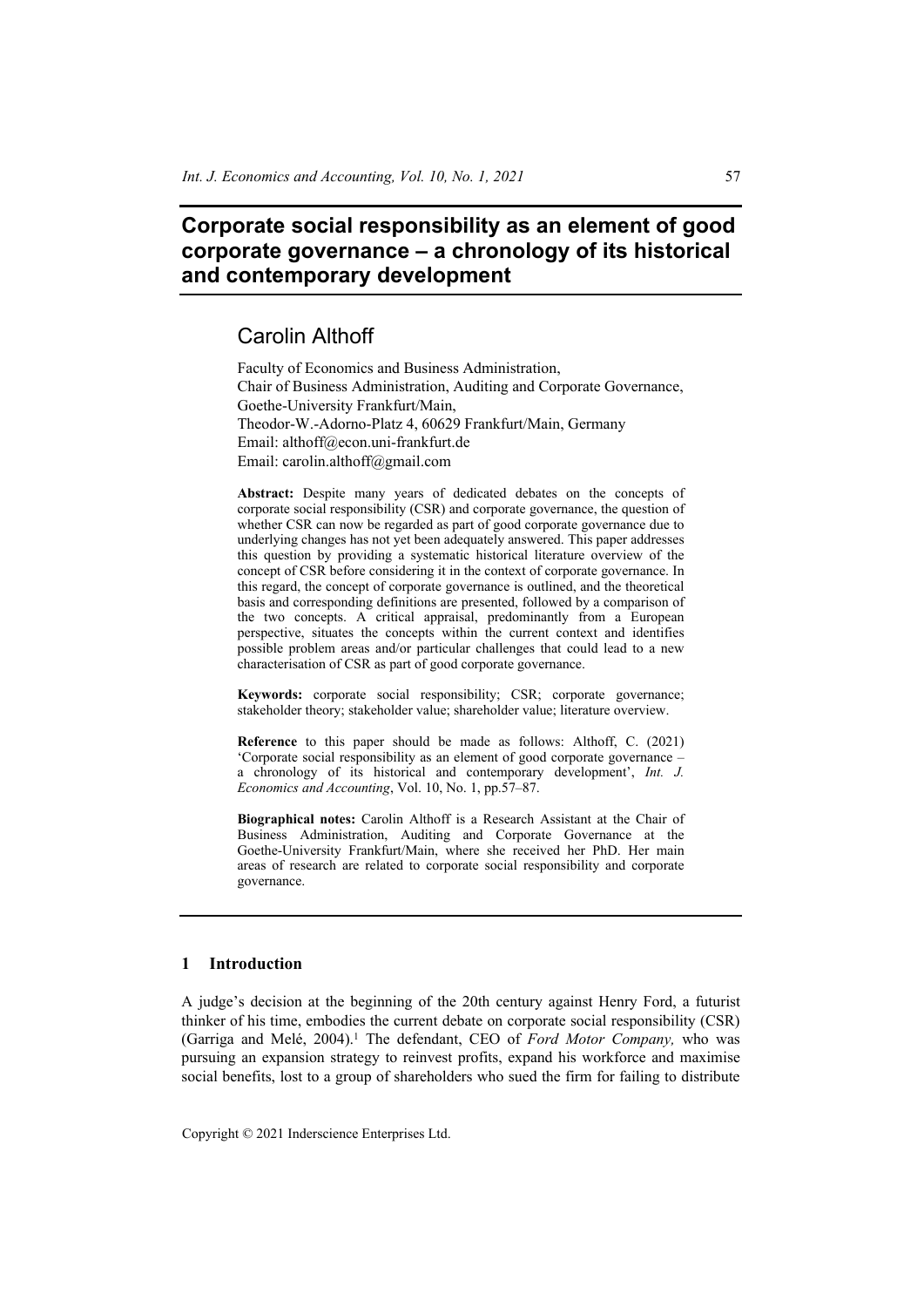dividends (Dodge et al. v. Ford Motor Co. et al., 1919). The verdict stated that "[a] business corporation is organized and carried on primarily for the profit of the stockholders" [Dodge et al. v. Ford Motor Co. et al., (1919), pp.668, 684]. *Ford Motor Company* was then induced to pay a dividend of nearly \$20 million (Dodge et al. v. Ford Motor Co. et al., 1919). The concept of the short-term profit of shareholders was given priority over the long-term orientation of the company.2

For the zeitgeist of the time, Ford's responsible – albeit strategically shaped – behaviour can be described as a novelty (Lee, 2008; Wang, 2015); however, his actions basically address the core of today's ongoing discussion and relate to the question about a company's raison d'être (Fleischer, 2017; Mayer, 2017). The social acceptance of companies today is by no means determined by their exclusive focus on short-term economic performance (Federal Foreign Office, 2017; Hommelhoff, 2014). In contrast, the once subordinate social and ecological perceptions of responsibility are becoming increasingly important and have reached an almost equal position with the economic goals of entrepreneurial action (Fink, 2019).

At the European level, the concept of CSR was strengthened by the European Union's Non-Financial Reporting Directive ('CSR Directive') in 2014 (ABl. EU 2014, L 330) and incorporated into German law through the CSR Directive Implementation Act ('CSR-RUG') (BGBl. I 2017). Since, the European legislature has moved the economic, ecological and social dimensions to the area of responsibility under corporate management and control, leading to a need to synthesise these subareas (Brühl, 2018; Elkington, 1997, Jeurissen, 2000; HLEG, 2018).

Adopting responsibility for entrepreneurial effects on society is no longer regarded as an uneconomical secondary activity of companies (Hommelhoff, 2014). Instead, aspects of CSR are currently considered central success factors themselves and are deliberately embedded in corporate strategy (Böcking and Althoff, 2017a, 2017b; Hartzmark and Sussman, 2018). Thus, CSR itself has proven to be a sustainable and meaningful investment, yielding future returns (Porter and Kramer, 2006). Initial trends show that non-financial information, which is often translated into *pre-financial performance indicators* (Böcking and Althoff, 2017a), should be viewed as an integral part of trusting and holistic corporate governance (Jamali et al., 2008; Mulder, 2013).

According to today's broad understanding, the CSR concept (Blöink and Halbleib, 2017; Böcking and Althoff, 2017a; Kajüter, 2017b; Mock, 2017) is aimed at the long-term, sustainable continuation and creation of corporate value and is therefore becoming a vital element of the entrepreneurial reason for existence (Bondy et al., 2012; Hoepner et al., 2018). This understanding elucidates the development of the CSR concept from various perspectives to illustrate the history of the scientific debate on this issue. Accordingly, this article will examine the origins of the CSR concept, its current development and its potential future perspectives. A holistic view of the subject is provided in the context of corporate governance with the aim of answering the question of whether CSR can be regarded as an element of good corporate governance in today's context.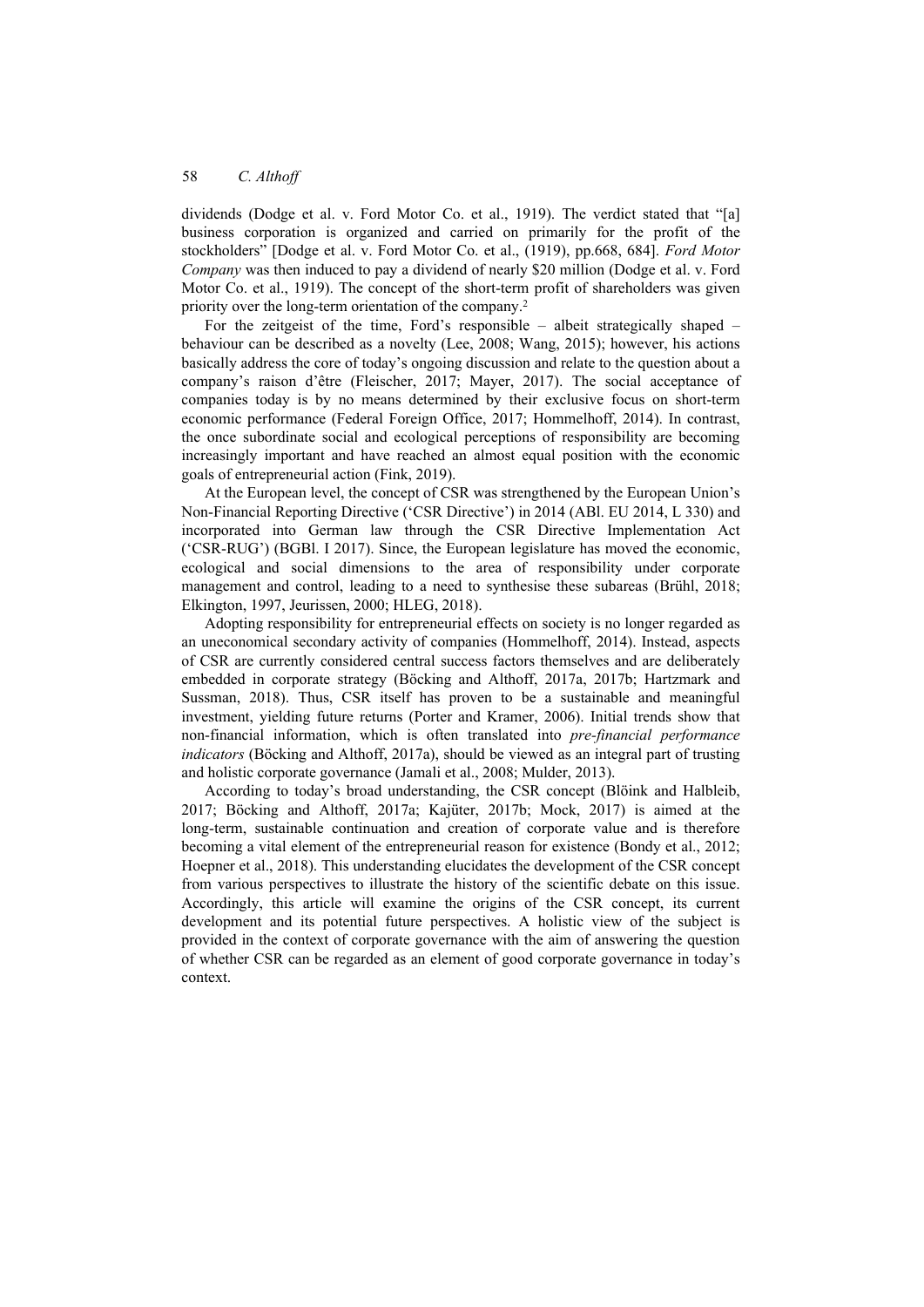#### **2 Dynamic development of CSR – a literature review**

#### *2.1 Historical concept and definition of CSR*

#### *2.1.1 First attempts at conceptualising CSR*

"The term [corporate social responsibility] is a brilliant one; it means something, but not always the same thing, to everybody." [Votaw, (1972), p.25]

The central idea of the CSR concept, which addresses the relationship between business and society in an entrepreneurial context, was formalised in the 20th century literature (Carroll, 1999; Jenkins, 2005). The integration of social responsibility into the economy stimulates debate among financial capitalists about the consideration of CSR aspects in the target function of entrepreneurial action (Kristoffersen et al., 2005). The US economist John Maurice Clark coined the term 'economic responsibility' in 1916 and appealed to companies to take responsibility for the common good. He stated that "if men are responsible for the known results of their actions, business responsibilities must include the known results of business dealings, whether these have been recognized by law or not" [Clark, (1916), p.223].

At the beginning of the Cold War, a politically motivated way of thinking gave rise to a more precise form of the already established term *business responsibility* (Spector, 2008). Donald K. David, Dean of the Harvard Graduate School of Business Administration, warned against competition between the democratic and totalitarian worldviews and called on business leaders to show greater commitment to the public in his 1949 article 'Business responsibilities in an uncertain world' (Carroll and Shabana, 2010; David, 1949; Spector, 2008). His colleague, Dempsey, referred to David in his article 'The roots of business responsibility' which was published two months later in the *Harvard Business Review.* Both authors advocate social or *contributive justice* [Dempsey, 1949, p.396] and consider it an entrepreneurial duty to contribute to a just society beyond the immediate boundaries of the enterprise in order to improve the progress of society and the well-being of the individual (David, 1949; Dempsey, 1949). This obligation arises from the logical consequence that the successful development of a company requires an intact community to ensure sustainable growth (Dempsey, 1949).

Further emphasis was placed on the statements made by the authors listed above in the publication *Social Responsibilities of the Businessman* (Bowen, 1953) in 1953, which exerted a far-reaching influence on the future view of CSR (Carroll and Shabana, 2010). Author Howard Bowen (1953) points to the importance of the impact of management decisions on, for example, employment levels, prosperity, economic progress and income distribution. Bowen (1953) states that entrepreneurs should pursue strategies, decisions or actions that are desirable in terms of social values and objectives. Since then, attention to the concept of CSR has grown steadily. A large number of open-ended definitions have been devised and have been subject to the interpretations of various zeitgeists (critically, Fleischer, 2017). The literary dispute concerning the content of CSR embodies many divergent facets, as will be shown below (Carroll, 2016).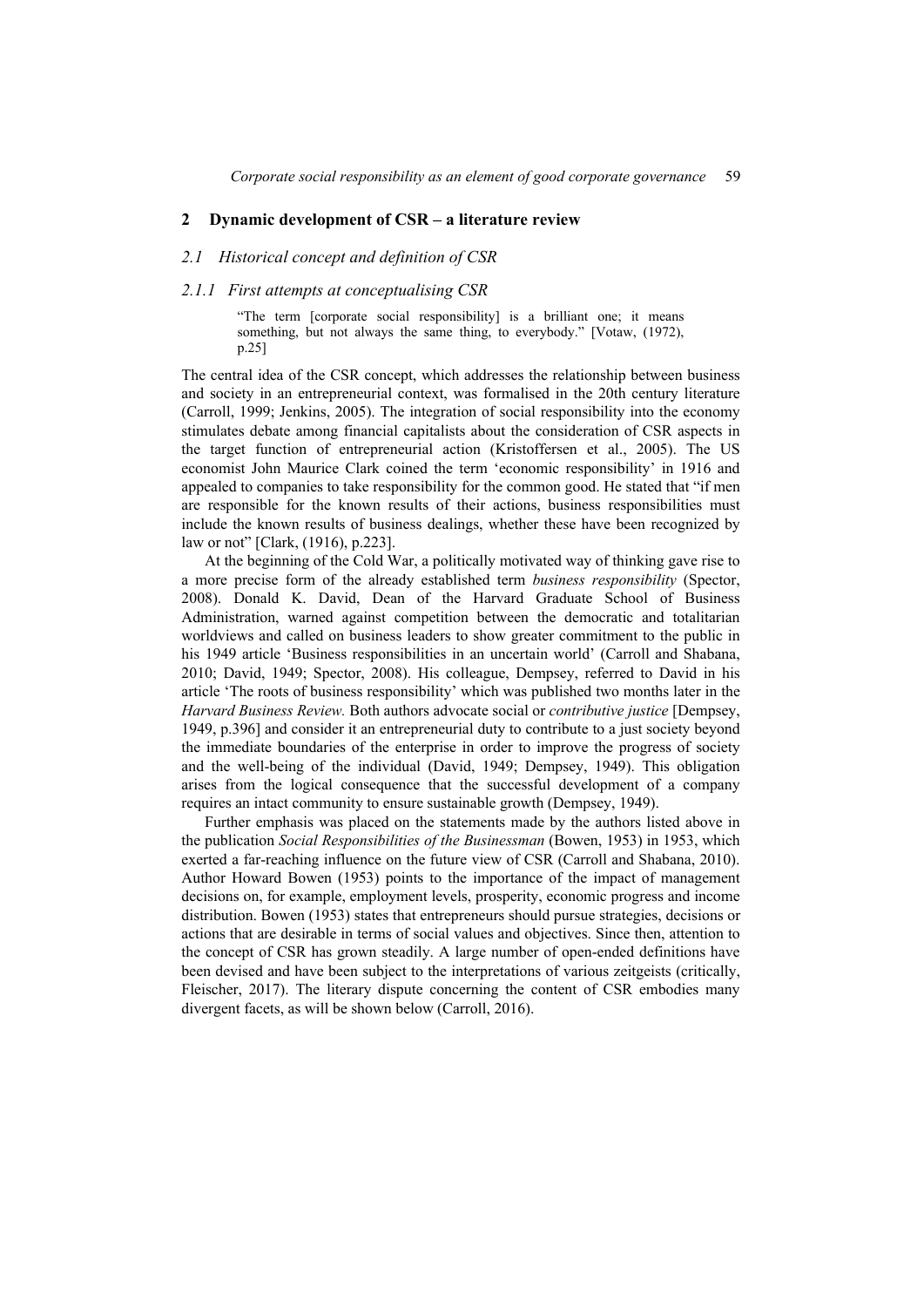## *2.1.2 Friedman's classical, economic viewpoint*

According to Nobel laureate Milton Friedman (1962, 1970) and representatives of classical theory, the sole responsibility of companies to society is to maximise profits and shareholder value (Rappaport, 1998). This view was mainly derived from Adam Smith's theory of the 'invisible hand' [Smith, (1776), book IV, chapter II, paragraph IX]. Through the general market as an organising and regulating force and the striving of market participants for self-interest, social profit maximisation is promoted, and ultimately, the highest benefit for society as a whole is achieved indirectly (Smith, 1776).

Following this basic understanding, Theodor Levitt (1958) warned of the dangers of social responsibility in an entrepreneurial context and emphasised that social virtues are alien to companies. Levitt (1958) declared that the only entrepreneurial obligation is the pursuit of material gains and the observance of elementary courtesies in entrepreneurial togetherness. However, Levitt (1958) attributed the realisation of social responsibility to the government and trade unions.

Friedman (1970) also expressed this view in his provocatively titled article 'The social responsibility of business is to increase its profits' which was published in 1970 (Crane and Matten, 2016). Companies are required to use their activities and resources so that they are always profit-oriented, observe the 'rules of the game' [Friedman, (1970), p.126] of business without deception or fraud, and participate in free competition in compliance with those rules (Friedman, 1970). Friedman's (1970) doctrine is based on the following three main arguments:

- 1 Only human beings can be credited with moral responsibility for their actions. A company, as such, is considered an 'artificial person' [Friedman, (1970), p.33] and therefore has no moral responsibility.
- 2 Responsibility is assigned to individual managers who act in the interests of the shareholders. Consequently, profit maximisation must be seen as the basic social responsibility of managers towards the owners of a company.
- 3 Executives have insufficient expertise and are not empowered to make decisions about what is best for society. No business leader has been democratically legitimised by society to take on this role. Social responsibility towards society, therefore, falls within the competence of the state.

Friedman (1970) also states that a company's outflow of funds for general social concerns can, conversely, lead to a reduced payment in the form of dividends and wages to shareholders and employees as well as to an increase in the product price for customers. Accordingly, it should be up to shareholders, employees and customers to decide whether they want to spend their money on social activities.

Friedman (1970) also notes that there are indeed cases in which entrepreneurial action indirectly affects the social interest in a beneficial way. Nonetheless, the long-term interest of shareholders is always at the forefront of such actions. According to Friedman (1970), investments in the community that improve the quality of potential employees or contributions to non-profit organisations that benefit from tax deductibility are justified as a form of the self-interest of a company. These forms of investment generate beneficial 'goodwill' as a positive by-product for society (Curbach, 2009; Friedman, 1970; Suchanek, 2004).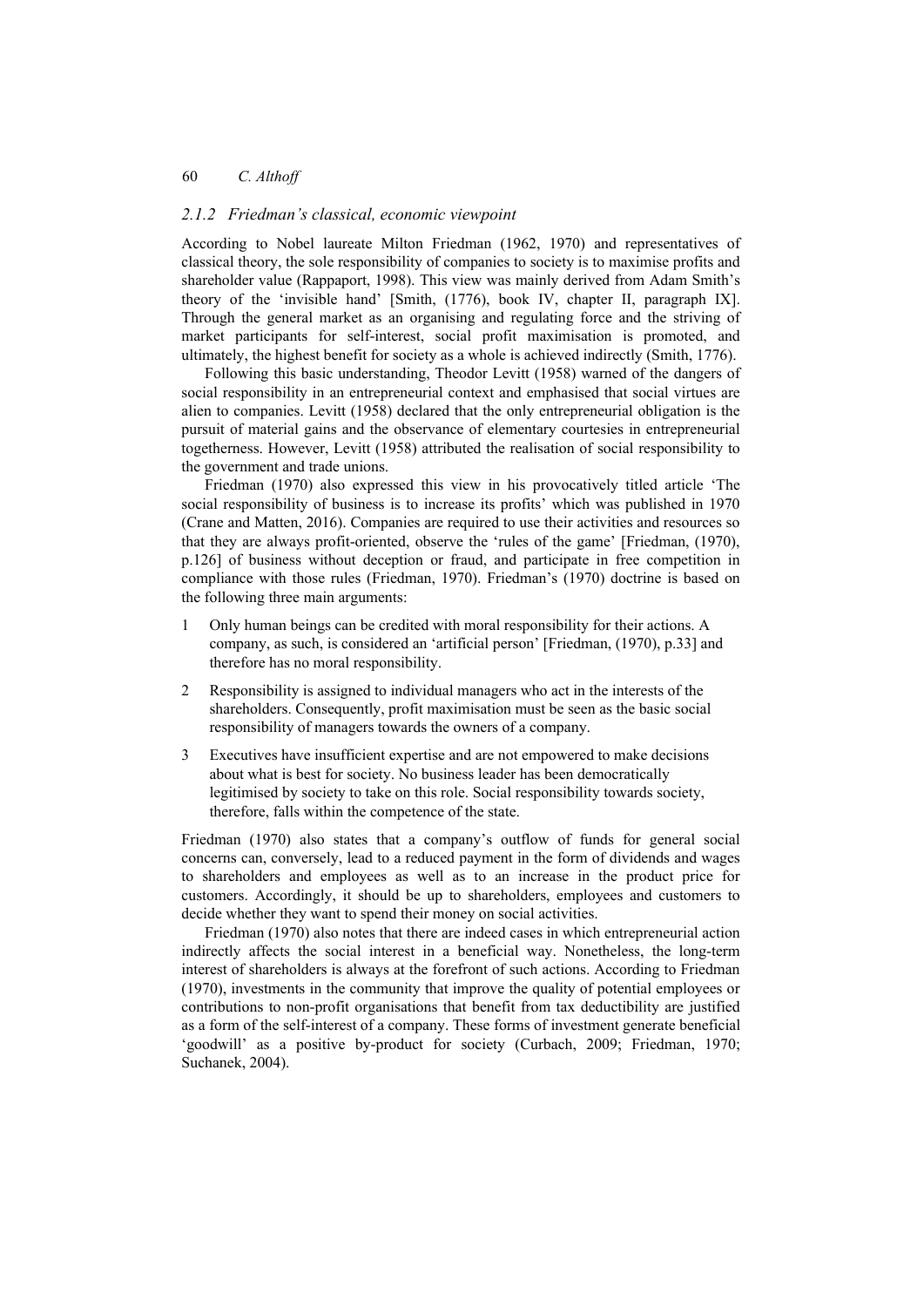#### *2.1.3 Freeman's stakeholder view*

Richard E. Freeman's book *Strategic Management: A Stakeholder Approach*, published in 1984, questions Friedman's economic viewpoint and lays the foundation for the later-established stakeholder theory (Donaldson and Preston, 1995; Freeman, 1984; Freeman and Reed, 1983). In Freeman's (1984) view, it is a manager's job to achieve a certain degree of agreement between the competing expectations of the various stakeholders of a company. From this core idea, Freeman forms the basic premise of the approach that later became known as stakeholder theory: "No matter what you stand for, no matter what your ultimate purpose may be, you must take into account the effects of your actions on others, as well as their potential effects on you" [Freeman, (2004), p.230]. In this context, Freeman distinguishes between narrow and broad definitions of the term stakeholder. In the narrower sense, the term includes investors, employees, customers, suppliers and all directly affected local communities (Freeman et al., 2018). In contrast, the broad stakeholder concept includes all groups and individuals who are influenced by or can influence the achievement of corporate goals even without a direct economic connection to a company (Freeman, 1984).

At the turn of the millennium, Freeman (1994) considered stakeholder theory more as an integrative concept that unites business and ethics, under which the term CSR was frequently used in the past. Following this idea, Freeman (1994) criticised the view, inherent in the CSR concept at the time, of the division between the core economic tasks of a company on the one hand and ethics on the other (the so-called 'separation thesis') (for a different view, Goodpaster, 1991; Freeman and Velamuri, 2006). In addition, Freeman deprecated the term 'corporation' in the CSR concept on the grounds that all forms of organisations should act responsibly towards their stakeholders. Consequently, Freeman advocated the concept of 'company stakeholder responsibility' [Freeman and Velamuri, (2006), p.21].

#### *2.1.4 Carroll's holistic view*

The lowest common denominator of all efforts to concretise the dynamic CSR concept is that of Carroll (1979, 1991). According to Carroll (1979), the overall responsibility of a company is originally based on partial economic, legal, ethical and philanthropic (or discretionary) responsibilities that emerge from the expectations of a society at a given point in time. In 1991, Carroll structured the four sublevels of the overall CSR image into a hierarchical pyramid (see Figure 1).

The first two stages, the economic and the legal spheres, form the necessary, fundamental minimum level of corporate responsibility (Carroll, 1991). The higher levels of ethical and philanthropic responsibilities represent the uncodified expectations and desires of society (Carroll, 1991). A company should therefore recognise that pure compliance with the law does not cover the entire spectrum of ethically and morally just conduct.3 The ethical level includes the expectation that companies comply with activities, standards, norms and practices that are not codified by law (Carroll, 1991). The philanthropic level, in contrast, includes all corporate charities, such as support for humanitarian and charitable institutions or the release of employees for social purposes (Carroll, 1991). In Carroll's opinion, a company that acts as a good 'corporate citizen' and actively integrates itself into society is considered desirable (Carroll, 1991, 2016). Consequently, Carroll's full CSR concept results from a company's objective of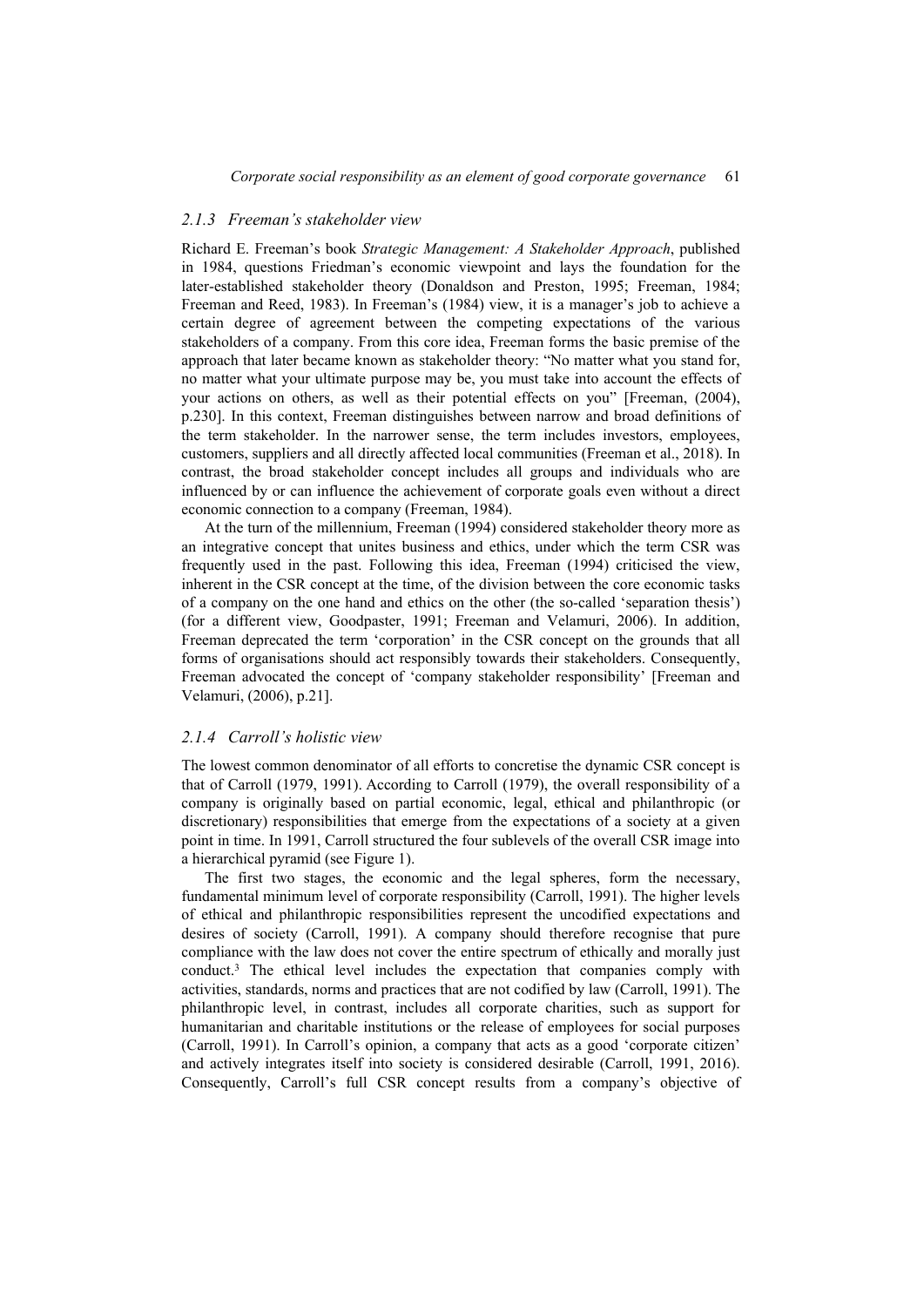generating profit, acting within the law, implementing ethical practices and being a good corporate citizen*.*



**Figure 1** The CSR pyramid (see online version for colours)

*Source:* Following Carroll (1991)

# *2.1.5 Concept of Sustainability*

Sustainability is a concept that is often understood as part of CSR (Matten and Moon, 2005). As early as the 18th century, the concept of sustainability (Schneider, 2015) was first given importance in forestry, requiring that, within a specified period of time, only as many trees as could grow back through replanting should be cut down (Fink et al., 2013; von Carlowitz, 1713). The *triple bottom line approach* (Labbé and Stein, 2007; Schneider, 2015; World Commission on Environment and Development, 1987; Zirnig, 2009) to the simultaneous consideration of ecological, economic and social concerns in business practices became the defining factor of sustainability (Carroll, 2015; Jeurissen, 2000).

The current understanding of sustainability is still dominated by the 1987 definition of the United Nations World Commission on Environment and Development ('Brundtland Commission'), which defines sustainable development as a "process of change in which the exploitation of resources, the direction of investments, the orientation of technological development; and institutional change are all in harmony and enhance both current and future potential meet human needs and aspirations" [World Commission on Environment and Development, (1987), p.43].

In 2016, the European Commission established the High-Level Expert Group (HLEG) on sustainable finance. To strengthen the European economy and the corresponding European financial system, this group – consisting of 20 high-ranking experts – was commissioned to present a reform concept for the transformation of the entire financial system, which plays a key role in the implementation of the sustainability goals (HLEG, 2018). The HLEG provides a current definition of the term: "Sustainability means making economic prosperity long-lasting, more socially inclusive and less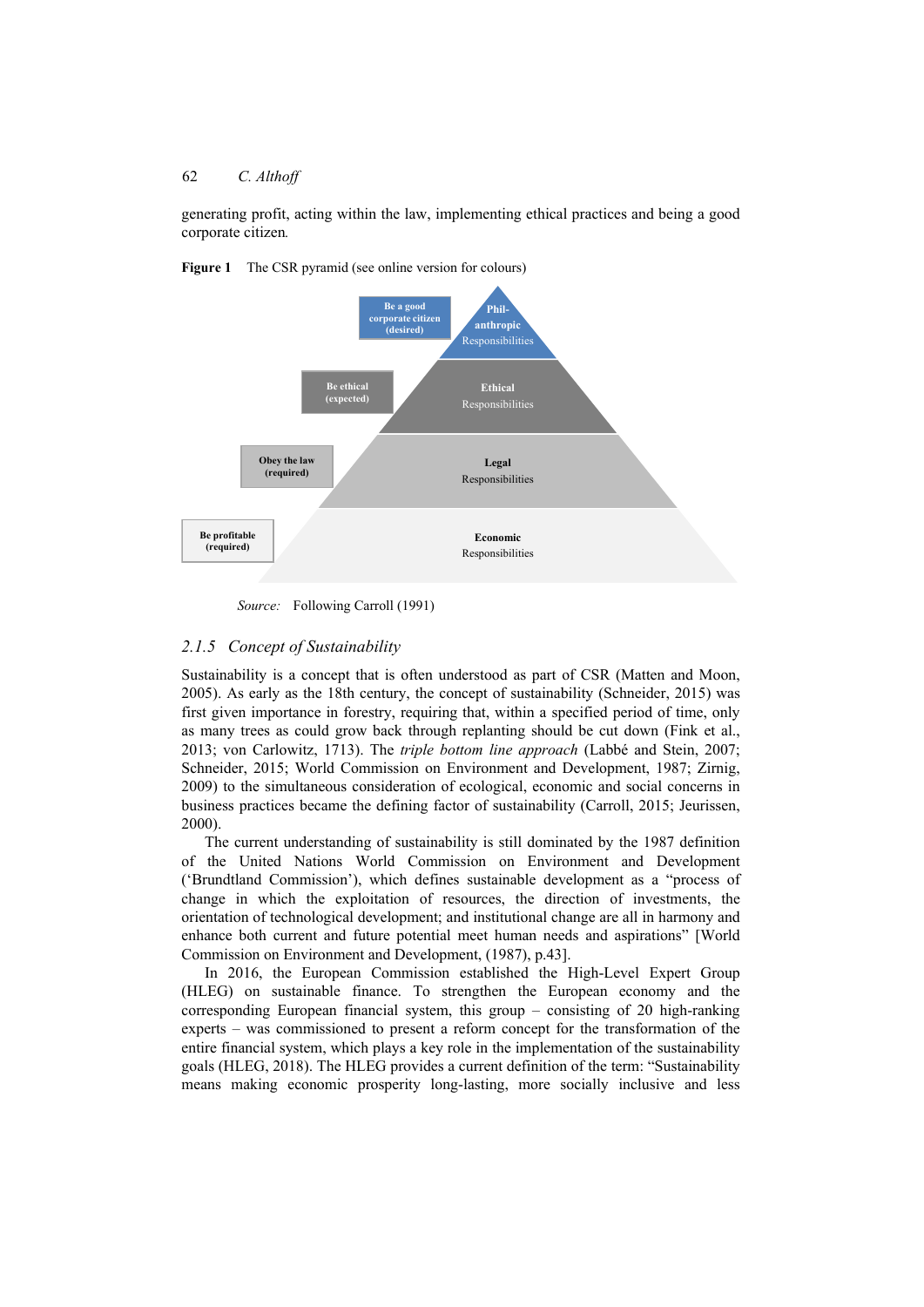dependent on exploitation of finite resources and the natural environment" [HLEG, (2018), p.3].

#### *2.1.6 Conceptual summary of existing theoretical CSR approaches*

Within the CSR discussion, the focus of key corporate interest groups has changed. Historically, American companies have concentrated on shareholder groups, while in Europe, a stakeholder orientation was present from the outset (Dutzi, 2005; Matten and Moon, 2005). The latter orientation has asserted itself – not least through Freeman's stakeholder theory – and finds further confirmation in particular in the latest European CSR legislation (Fink, 2019; Hommelhoff, 2014). The current valid CSR concept thus addresses the relationship between companies and their stakeholders (Carroll, 1999, 2016). By considering the CSR concept, both positive and negative effects of entrepreneurial activities on key stakeholders are addressed in the context of entrepreneurial decisions. Stakeholder-specific interests (Bassen et al., 2005) as well as the political, economic and institutional context of different countries lead to a CSR concept that can be characterised as dynamic (Böcking and Althoff, 2017a; Carroll and Brown, 2018; Matten and Moon, 2005, 2008; on path dependency that results from different socioeconomic conditions, cf., fundamentally, Dutzi, 2005).

A review of the development of the CSR concept to date also shows that its content is by no means static over time. Rather, the CSR terminology includes additional aspects depending on evolving social norms and values and is, accordingly, constantly changing (Carroll, 1999, 2015). Despite today's legal foundation of CSR aspects (Blöink and Halbleib, 2017; Böcking and Althoff, 2017a; Kajüter 2017b; Mock, 2017) and an intended harmonisation in the area of European CSR reporting, there is still no uniform interpretation of the concept (Dahlsrud, 2008). The quote cited at the beginning of this study can also still claim general validity and indicates that CSR can be described as a concept that is strongly open for interpretation. As a result, the CSR concept must incorporate generally applicable normative content (Curbach, 2009) and, at the same time, must be addressed individually by each company (Pfeifer and Wulf, 2017).

Characteristic of the CSR concept is its predominantly American roots, which were formed at the beginning and middle of the 20th century, while European approaches became apparent only during the 1970s (Matten and Moon, 2005, 2008). The establishment of a concept of social responsibility was more urgent in the USA (Matten and Moon, 2008) because – unlike in Europe – a codification of ethical concerns (e.g., workers' rights, social services and health care) was not sufficiently available in the US (Matten and Moon, 2005, 2008). With regard to the concept of sustainability, in contrast, it can be assumed that it once predominated in Europe (Fink et al., 2013; von Carlowitz, 1713). The sustainability terminology developed in parallel with the understanding of CSR, and the two converged over time; in particular, the concept of the *triple bottom line* converged with the CSR concept (Carroll and Brown, 2018; Schneider, 2015). Through this convergence, the concept of sustainability added a long-term perspective to the understanding of CSR (Carroll, 2016). The EU Commission also confirmed the intermeshing of sustainability and corporate responsibility. In the EU Strategy 2011–2014 on CSR, the EU Commission adopted the fundamental view of CSR according to Carroll and has since defined it as a "responsibility of enterprises for their impacts on society" [European Commission, (2011), p.6]. Other concepts, such as corporate ethics, corporate citizenship, creating shared value or stakeholder theory, also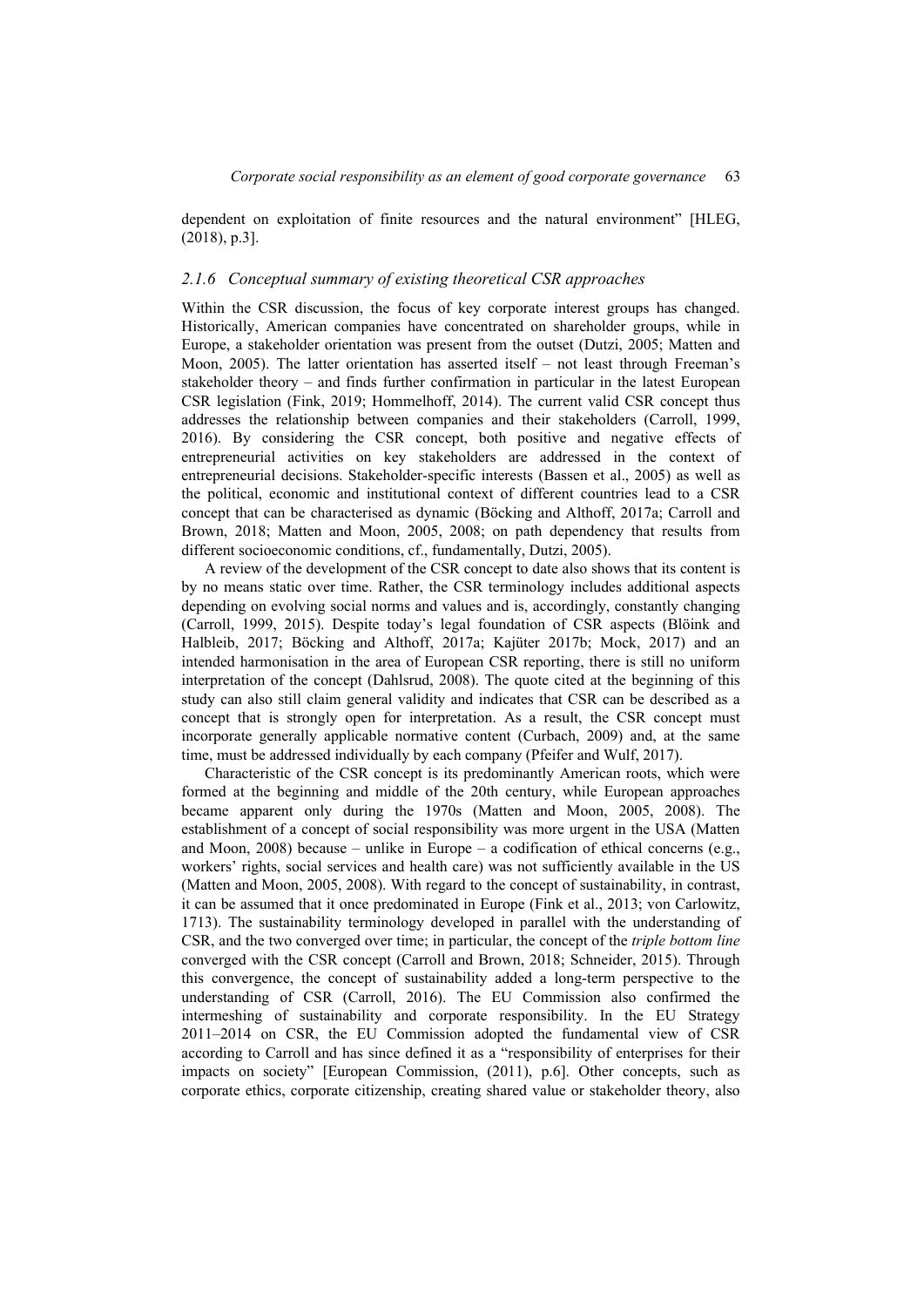converge with CSR (Carroll and Brown, 2018). A closer look at the individual concepts reveals that they have more similarities than differences with the CSR concept and even partially cover subareas of CSR (Carroll and Brown, 2018; Matten and Moon, 2008).

Today's view of CSR even combines seemingly contradictory perceptions. Thus, the statement of the frequently quoted Milton Friedman, who is perceived as the dissenting voice of the CSR concept, contains an often-overlooked subtlety. Friedman (1970) states that a company should earn as much money as possible while still taking into account basic rules and standards – both of which are anchored in the laws and social ethical norms that go beyond them. What is decisive here is that Friedman subsumes both the legal and the ethical principles of a society under these 'rules of the game' [Friedman, (1970), p.126]. Placed in the current context of the change in social values, Friedman's view thus encompasses aspects of CSR that, according to Carroll, are incorporated in the spheres of economic profitability, legality, and moral values, among others. Friedman's view and that of CSR advocates are thus basically the same, at least to the extent that CSR is embedded in business profitability considerations (Vanberg, 2011).

# *2.2 CSR as the legitimation of entrepreneurial action*

The aforementioned approaches and perspectives reflect a corporate image that is constantly present in the social, political and scientific discourse and has evolved over time. The changed corporate image can be seen, among other aspects, in the fact that the original task of companies was the efficient transformation of material input into output (Scott, 1981). This corporate image, however, has neglected the fact that entrepreneurial boundaries prove to be permeable and that there are interdependent dynamics between the corporate organisation and the corporate environment, which are also influenced by cultural norms and public beliefs (Powell and DiMaggio, 1991; Scott, 1981; Suchman, 1995). The acceptance of entrepreneurial action and its legitimation thus becomes a central anchor point within the CSR debate (Suchman, 1995). Companies operate within society and are bound by an implicit social contract (Kocmanová et al., 2012). This context encourages companies to make it clear to society that it benefits from entrepreneurial activities and even needs them (Bassen and Kovács, 2008; Kocmanová et al., 2012).

The legitimation of their own reason for existence prompts companies (Grewe and Löffler, 2006), in addition to generating profits and complying with legal requirements, to take care of their own positive, negative or even neutral 'social impact[s]' [Jamali and Mirshak, (2007), p.249]. Specifically, this balancing of so-called externalities is a core characteristic of CSR (Crane et al., 2014). The growing importance of CSR can be understood as a response to the 'legitimising pressure' exerted by society (Kirchhoff,  $2006$ ). If companies – as part of society – do not fulfil the role necessary to legitimise their actions, state intervention may follow in addition to a loss of trust and possible damage to their reputations (Grewe, 2008). The result is stronger regulation and control, which can ultimately entail additional costs (Grewe, 2008; for the concept of so-called 'licence to operate', Porter and Kramer, 2006). The latter argument cannot be entirely circumvented. As a reaction to accounting scandals and the financial market crisis, CSR in the European Union no longer legitimises itself solely on the basis of social understanding but is also justified by current law. The European CSR Directive of 2014 supposedly made the subject of accounting and reporting more concrete, although it is characterised by a steering impulse – so-called *nudging* (Hommelhoff, 2015; for the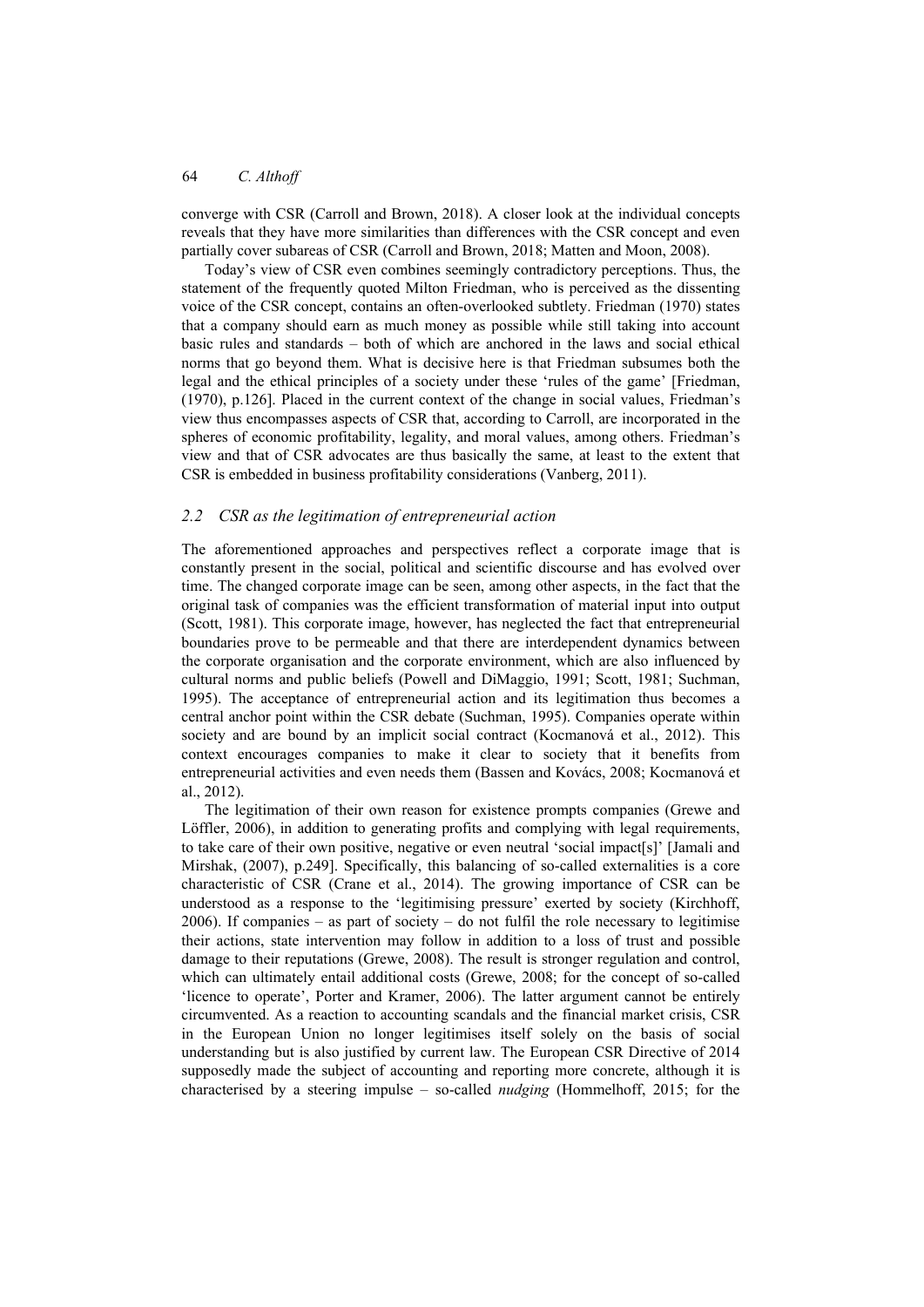concept of regulated personal responsibility through transparency, cf. Rehbinder,  $2017$ ) – and thus an intervention in corporate governance (Althoff and Wirth, 2018; Böcking and Althoff, 2017b; Hommelhoff, 2014). In concrete terms, behavioural control of the corporate bodies is codified (Hommelhoff, 2015).

#### *2.3 CSR from the perspective of economic efficiency*

The assumptions of CSR often go hand in hand with the original perception that it must be achieved at the expense of one's own profitability (Friedman, 1970). In times of internationalisation and globalisation in a 'hypercompetitive' corporate environment and the increasing division of society, questions of how entrepreneurial responsibility towards society is perceived are increasingly becoming the focus of attention (Carroll, 2016). Only profit generation, which is regarded in the relevant academic/specialist literature as the existential social responsibility of companies (Carroll, 2016; Coalition for Inclusive Capitalism, 2018), goes hand in hand with the possibility of serving the desires of other interest groups (Depping and Bünis, 2018). It should be emphasised that CSR should be in line with profit making; therefore, profit making is a necessary condition of a well-considered and balanced corporate CSR strategy.

The relationship between CSR and corporate performance can be found in the literature in discussions on the *business case for CSR* (Carroll and Shabana, 2010; Wójcik, 2018). The primary questions to be investigated are as follows: what is the understanding of CSR from the business perspective and to what extent can a company benefit from a commitment to CSR (Carroll and Shabana, 2010)? In this context, companies assume responsibility beyond their legal obligations to contribute to the reduction of 'social and political transactional costs' [Moon, (2002), p.397]. These costs arise, for example, when companies must justify their entrepreneurial activities to the public or when there is an environment of social dissatisfaction (Carroll and Shabana, 2010; Moon, 2002). In addition, cost reductions may have a direct impact on financial measures such as profitability or return on equity (Wójcik, 2018). At the same time, market-based parameters such as a company's market value can also be influenced (Wójcik, 2018). However, it is not only the cost-related benefits of an all-encompassing CSR strategy that are decisive but also the resulting opportunities, innovations and competitive advantages (Carroll and Shabana, 2010; Porter and Kramer, 2006).

The assumption of social responsibility, for example, establishes the so-called 'licence to operate' and strengthens the trustworthiness of a company vis-à-vis stakeholder groups (Moon, 2002). In addition to the direct financial consequences, the assumption of responsibility also results in downstream, non-financial consequences, which can subsequently influence the financial position of a company (Böcking and Althoff, 2017a; Carroll and Shabana, 2010; Wójcik, 2018). These indirect effects include, for example, reducing corporate risks, increasing investor attractiveness, influencing customers' perceptions of the products and services offered and, thus, the company's reputation, improving the quality of stakeholder relationships with a company as well as the attitudes and behaviours of employees and the associated operational efficiency (Wójcik, 2018).4

In line with today's understanding of CSR, the perception of CSR as pure altruism in the sense of a voluntarily imposed assumption of social responsibility or as a conflict of objectives between corporate and social goals is increasingly being renounced (Grewe,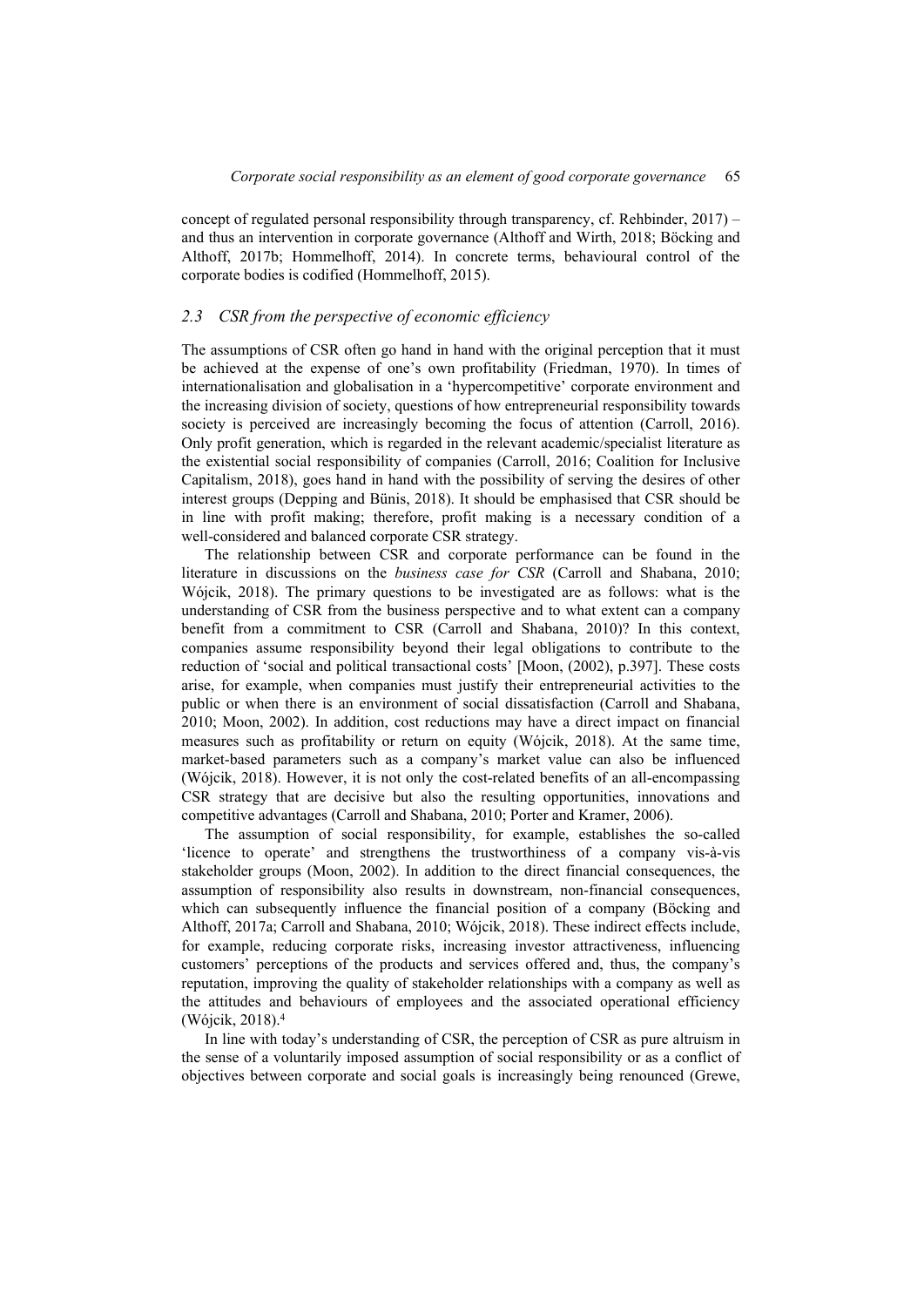2008; Wójcik, 2018). Instead, CSR is becoming an elementary strategic instrument (Carroll, 2015; on the fundamental idea of implementing CSR out of purely economic interests, Schreck, 2015) through which one can change from a perspective focused on wealth distribution to one focused on wealth creation (Crane et al., 2014). Understood as non-financial value drivers, CSR-related entrepreneurial activities can have a direct and indirect influence on the sustainability of net assets, financial position and results of the operations of a company. In this way, *pre-financial performance indicators* are incorporated into internal steering components, such as incentive-based remuneration elements at the management level (Althoff and Wirth, 2018; Grottel, 2018). This could be an indicator that CSR is becoming an integrative component of corporate governance (Hommelhoff, 2015; Kajüter, 2017a; Rehbinder, 2017).

# **3 CSR in the context of corporate governance**

## *3.1 Theoretical foundations of corporate governance*

## *3.1.1 Variations in the definition of the concept of corporate governance*

Inquiring into the definition of corporate governance leads to an answer that is comparable to the one provided for inquiries into the definition of CSR (for a structured conceptual classification of corporate governance, Böcking and Dutzi, 2003). At the same time, there are numerous and contradictory ideas regarding the undefined legal concept (Böcking, 2003), which, in German usage, is based on the concept of the corporate constitution (von Werder, 2009). With regard to certain essential characteristics, there is fundamental agreement in the literature on the definition of corporate governance. There is broad consensus that the concept of corporate governance encompasses two perspectives: the inner and the outer views (Dutzi, 2005; Koch, 2018; von Werder, 2009). According to the internal perspective, corporate governance designates management principles for both corporate bodies: the management board and the supervisory board (Koch, 2018). Corporate governance thus forms the legal and factual regulatory framework for the management and supervision of a company (von Werder, 2009). An examination of the external perspective of corporate governance, in contrast, includes other company stakeholder groups in the analysis (Böcking and Dutzi, 2003).

In general, corporate governance addresses the nature or the design of the internal and external mechanisms by which management and control are exercised both internally and externally (Böcking, 2003). More precisely, corporate governance addresses the question of the allocation of important, legal and factual decision-making competences (Schmidt and Weiß, 2009). This approach includes the decision-making process and the underlying intended objective of that decision as well as its quality control (Schmidt and Weiß, 2009). Regulations on corporate governance represent legal and factual agreements that aim to restrict actors' scope and motivations for opportunistic behaviour (von Werder, 2009).

## *3.1.2 Corporate governance reference groups*

There is disagreement in the literature regarding the question of which stakeholder groups are affected by the theory of corporate governance and the extent to which various interest groups are taken into account (Dutzi, 2005; Hart, 1995; Macey, 1998;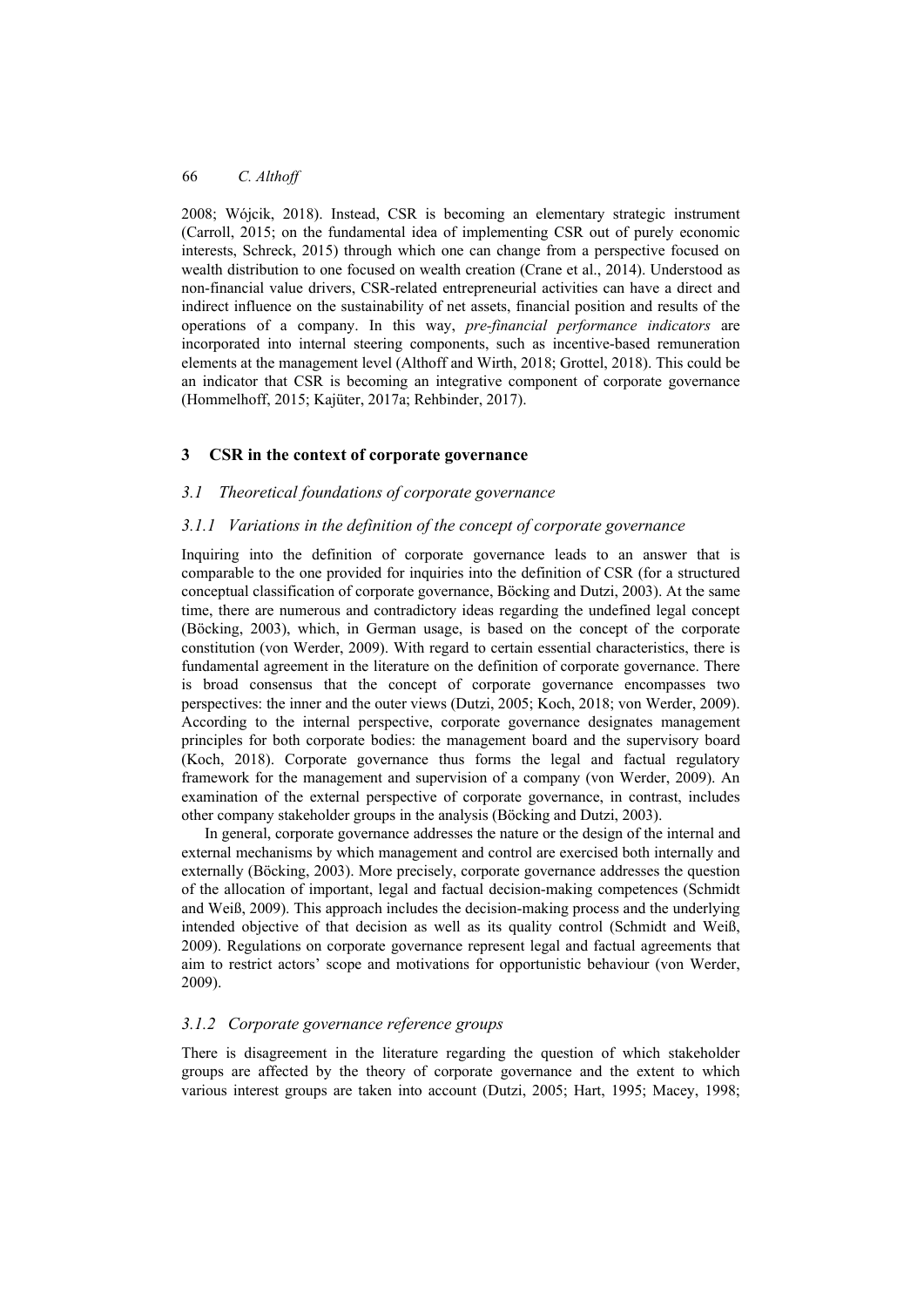Mayer, 1998; Schmid, 1997; Shleifer and Vishny, 1997). On the one hand, the stakeholder-specific ideas coincide, such as the concept of legal business conduct as a prerequisite for all stakeholder groups. On the other hand, the objectives of these groups may conflict. For example, a decision to outsource for economic reasons may be contrary to the interests of employees (von Werder, 2009). Basically, the historical Anglo-Saxon focus – in theory and practice – is primarily on the shareholders of corporations (listed on the stock exchange) (Schmidt and Weiß, 2009). This focus finds its origin in considerations of the effect of the separation of ownership and control of entrepreneurial resources (Berk and De Marzo, 2017; Berle and Means, 1932) and the closely related principal-agent theory (fundamentally Jensen and Meckling, 1976; Coase, 1937; Fama, 1980). In the literature, the principal-agent problem – which underlies this theory – is often cited as the core problem of the corporate governance discussion (Seibert, 2012). Solving conflicts of interest between managers and shareholders (principal-agency problem) is thus regarded as the central challenge for corporate governance (Welge and Eulerich, 2014).

In contrast, German and other continental European approaches (as well as Japan) address a pluralistic relationship with stakeholders (Schmidt and Weiß, 2009). The stakeholder perspective is supported by the fact that a company can be understood as a nexus of contracts (Jensen and Meckling, 1976), a kind of legal fiction developed from a network of contractual relationships between individuals (Coase, 1937; Jensen and Meckling, 1976). The contractual relationships with employees as well as with suppliers, customers and creditors have a decisive influence on the sustainable continuation of a company (Jensen and Meckling, 1976). Consideration of the exchange relationships with other stakeholders is therefore not unimportant for a company. In recognition of this consideration, Dutzi (2005) defines corporate governance as the set of internal and external mechanisms that ensure that the interests of the stakeholders to be considered are taken into account by the delegated corporate bodies.

## *3.2 CSR and corporate governance*

#### *3.2.1 Similarities and differences*

Both the terminology of CSR and the concept of corporate governance have entered the German language as Anglicisms and have recently been the focus of discussion in the literature (Merkt and Klausmann, 2016). It is not only the origins of the terms that have common roots; the reasons that place the discussion about CSR or corporate governance at the centre of consideration also coincide. Entrepreneurial misconduct, the resulting loss of trust in entrepreneurial actions and the actors involved, and internationalisation and globalisation have led to both the questioning of existing corporate governance regulations and the entrepreneurial approach to assuming social responsibility (Van den Berghe and Louche, 2005; Welge and Eulerich, 2014). As a result, more detailed information on both topics is increasingly in demand by market participants and subject to increasing transparency requirements due to the influence of the regulator (Hopt, 2015, addresses the advantages of regulation through transparency).

Considering the origins of both concepts, further convergence tendencies become apparent. Corporate governance is primarily based on codified instruments, which, on the one hand, are reflected in the law, and on the other hand, are concretised by international best practice standards, such as the German Corporate Governance Code (Koch, 2018).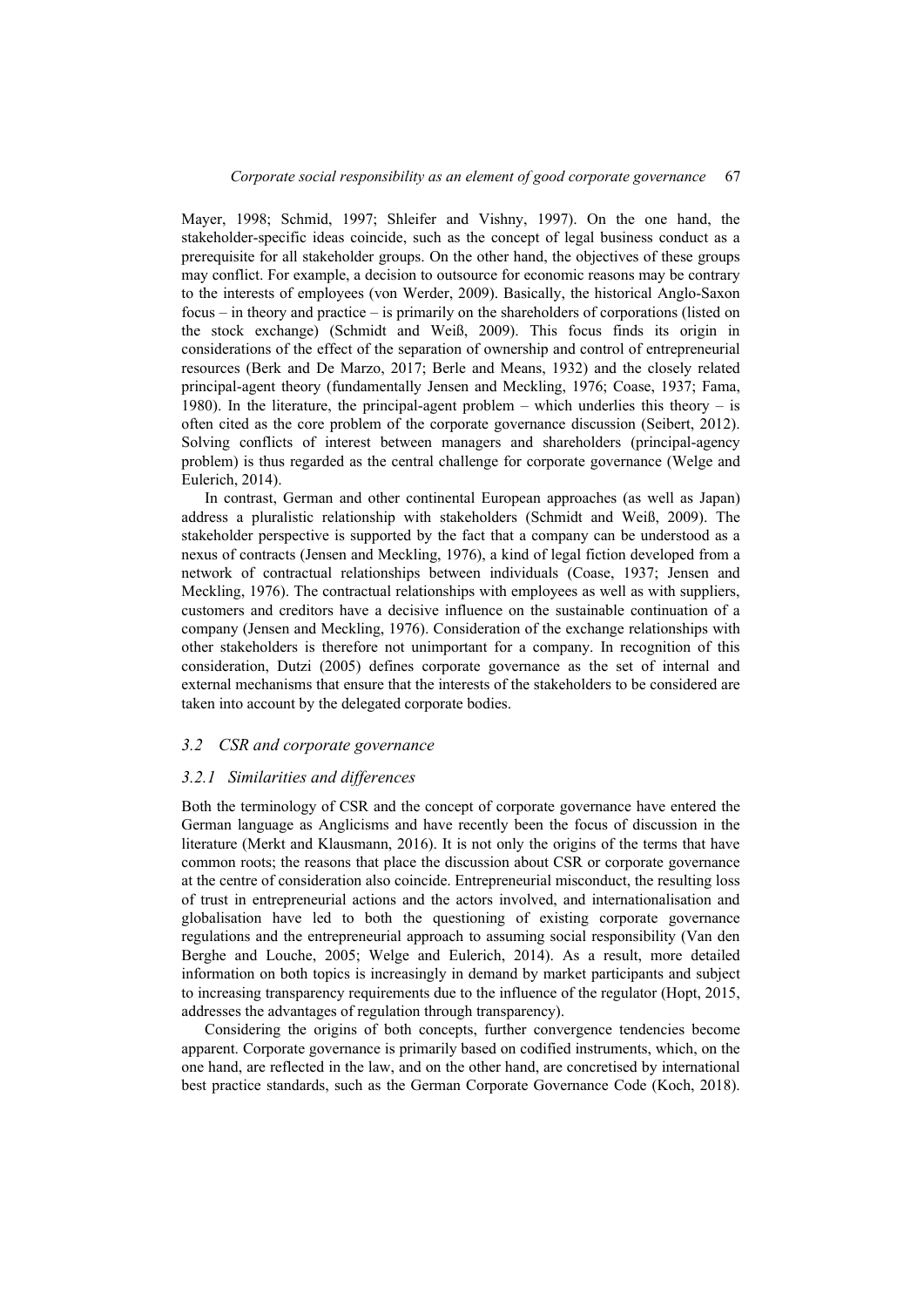With regard to CSR issues, there has been a strong emphasis in the past on the voluntary nature of incorporating CSR concerns into business practices (European Commission, 2001). That voluntariness, which is primarily attributable to a change in awareness or values within society (Böcking and Althoff, 2017a, 2017b), changed due to the CSR-RUG into a compulsory component of corporate reporting (ABl. EU 2014, L 330).

In addition, both concepts – assuming the broad interpretation of the concepts – converge to focus on all stakeholder groups with the aim of balancing their interests (Jamali et al., 2008; Welge and Eulerich, 2014). Furthermore, the objectives of the two concepts have a congruence that should not be neglected. Both concepts claim to minimise entrepreneurial risks (Bassen et al., 2005). Since the passage of the CSR-RUG, the understanding of risk in the area of reporting has been expanded and made more concrete (Böcking and Althoff, 2017b). In addition to focusing on the material risks of its own business activities [§ 289c para. 3 no. 3 HGB (German Commercial Code)], a company also emphasises the material risks of its business relationships, products and services (§ 289c para. 3 no. 4 HGB). Further examples of interfaces and overlaps are the regaining of damaged trust, improved credibility and the foundation of a positive reputation. Ultimately, both concepts pursue the principle of sustainable corporate development, which balances short-term and long-term objectives (Jamali et al., 2008; Van den Berghe and Louche, 2005).

A distinction between the two concepts can be found in the fact that corporate governance primarily concentrates on the functioning of the governing bodies, their cooperation and the monitoring of their conduct (BT-Drucksache, 14/7515). Corporate governance limits itself in this respect to the corporate bodies and the structuring of incentive and control mechanisms within a company (Bassen et al., 2005). CSR also focuses on corporate processes (Bassen et al., 2005) and includes the supply chain in particular. Consequently, it can be assumed that the CSR concept has a steering impulse,<sup>5</sup> which affects the understanding of corporate governance by extending the scope of incentive and control mechanisms both to business processes and, in particular, to the supply chain and the risks associated with business relationships (§ 289c para. 3 no. 3–4 HGB).

## *3.2.2 Efforts of convergence*

To the same extent that corporate governance is confronted with the need to balance the diverging interests of stakeholder groups, the question of which interests are to be taken into account and to what extent also arises in the theory of CSR. CSR focuses on the relationship between a company and its stakeholders. Placed in the context of corporate governance, it can be assumed that the principal-agent theory of the relationship between shareholders and managers, on which the corporate governance debate is based, will finally be extended to include the relationship with the stakeholders via the now legally anchored CSR concept.6 The result is a complex and interwoven three-dimensional structure (managers, shareholders and other stakeholders) with a need to balance the partly diverging interests<sup>7</sup> of stakeholders.<sup>8</sup> The view of non-financial CSR information as *pre-financial performance indicators* established in the academic literature makes it clear that it is not only the stakeholders who can benefit but also the economically driven shareholders, taking into account the sustainable orientation of a company.9 Thus, the primary guiding principle of both concepts can be corporate well-being based on sustainable value creation. This reasoning is underpinned by the principle of the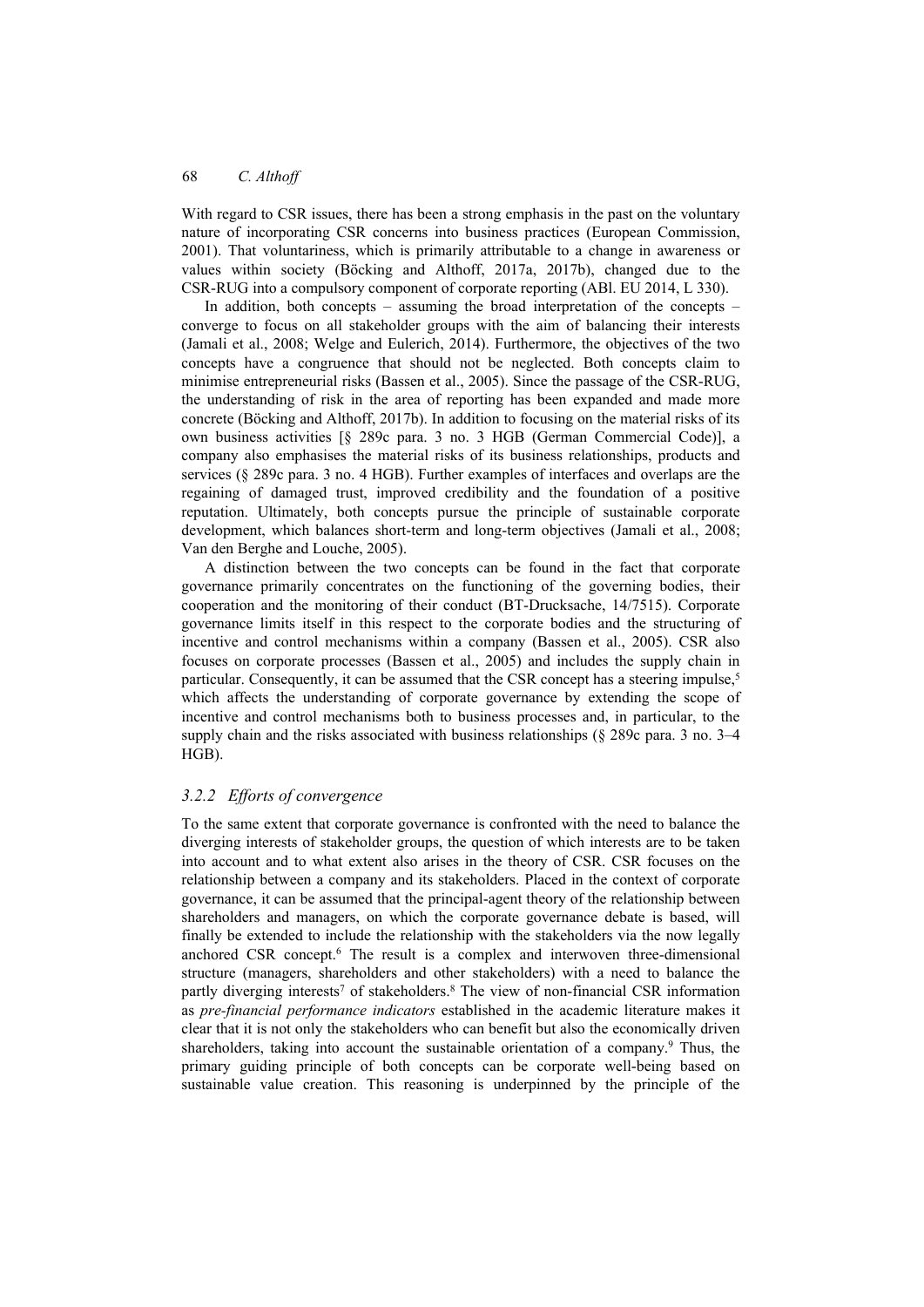'reputable businessperson' concept in the preamble of the GCGC, which presupposes not only legal but also independent action on the basis of ethical behaviour (GCGC, 2017, 2019; von Werder, 2009).

Furthermore, the CSR concept has a number of intersections with corporate governance-specific instruments. Against the background of the legal anchoring of CSR, the following elements are the focus of the interface search: transparency and reporting,10 the review of the non-financial declarations by the supervisory board (Althoff and Wirth, 2018; Hennrichs and Pöschke, 2017; Strenger and Schmidt, 2017; Velte, 2016), remuneration of the management board and supervisory board (Böcking and Bundle, 2018; Böcking et al., 2019; Hong et al., 2016), and the capital market and its investors (HLEG, 2018). The basic concept of corporate governance – the legal and factual regulatory framework for corporate management and control – is increasingly being expanded by aspects of CSR. Therefore, CSR is no longer only omnipresent in voluntary sustainability reporting but should also be regarded as an integral part of good corporate management and supervision (Althoff and Wirth, 2018; Eufinger, 2015; Federal Ministry for the Environment, Nature Conservation and Nuclear Safety, 2011; Kotlenga et al., 2018).

This convergence of CSR and corporate governance (Kotlenga et al., 2018) primarily results from the changed perception of CSR.11 It is therefore evident that CSR is increasingly being included in companies' profitability considerations (Fink, 2019; HLEG, 2018). Companies' legal representatives recognise that CSR activities are not universally applicable in principle but must be designed in a company-specific context (Carroll and Shabana, 2010). The former, mostly superficial, integration of CSR issues into corporate culture almost completely neglects the individual, business model-compliant treatment (Porter and Kramer, 2006; Van den Berghe and Louche, 2005). The current understanding, however, specifies that it is not a question of addressing all areas of opportunity and risk in detail. It is primarily those opportunities and risks that are relevant to the business model that must be considered more closely.12 The appropriate CSR strategy pursues a synchronisation of economic, ecological and social objectives (Porter and Kramer, 2006). This view is associated with lasting effects on the processes, organisation and structures of corporate management and supervision. Ultimately, the increased consideration of CSR issues also embodies a change in cultural and social values (Böcking and Althoff, 2017a, 2017b; Böcking, 2017). Following 'path dependency',13 such a change in socioeconomic framework conditions has a long-term influence on the design of management and monitoring structures and thus on the corporate governance mechanisms used (Böcking, 2003; Dutzi, 2005).

With the growing importance of CSR, an emphasis on the terms 'sustainable', 'long-term value creation' and 'responsible' is also emerging in the context of good corporate governance.<sup>14</sup> The behavioural control of the corporate bodies, which is intended by the CSR-RUG (Hommelhoff, 2014), consolidates the perspective presented. This reasoning is also part of the understanding of corporate governance as a principle for the realisation of responsible management and control of companies and groups with a view to long-term value creation (Commission of Corporate Governance, 2000). Against this background, the legally anchored CSR concept can be understood as a concretisation of these principles.15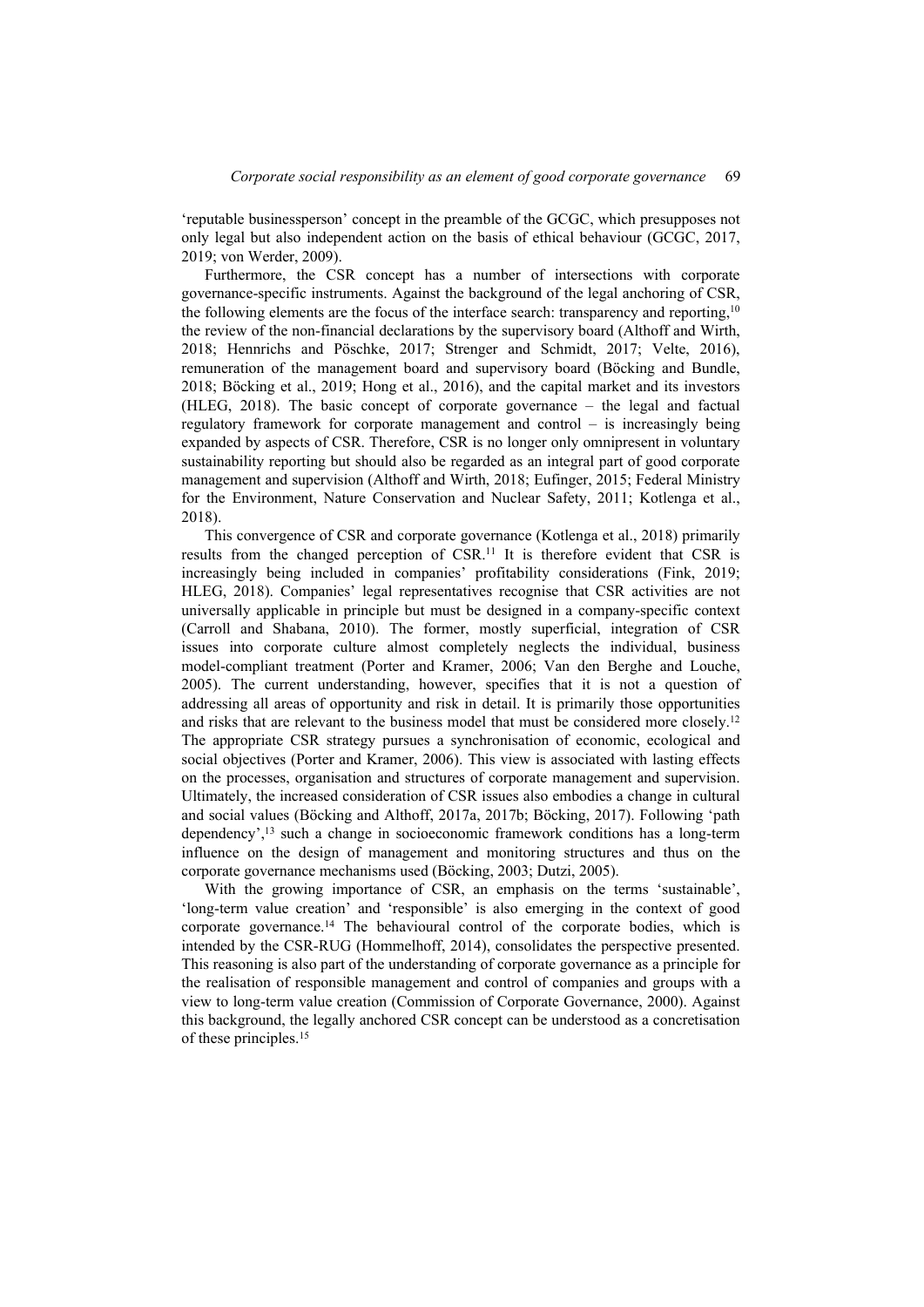#### *3.2.3 Synthesis of both concepts*

CSR and corporate governance can, in appropriate interactions, create a value-based corporate culture. From a management perspective, however, a code of ethics (Brickley et al., 2016) is not sufficient to guarantee CSR-compliant behaviour. Rather, the actual intrinsic value of positive effects for companies and society is based on the degree of CSR commitment with regard to the complexity and attentiveness of the use of CSR (Wójcik, 2018). The way in which managers actively and consciously address corporate CSR policy, programmes and initiatives determines the subsequent results and potential successes (cost reduction, reputation enhancement and sales increases that can lead to an improvement in financial results and market value) (Wójcik, 2018). Sustainable corporate management – in this context geared to long-term profitability – can be understood, for example, by integrating non-financial performance indicators into the corporate governance instrument of variable management board remuneration (Althoff and Wirth, 2018; Working Group – Guidelines for Sustainable Management Board Remuneration Systems, 2018; Böcking et al., 2019).

In this way, CSR becomes operationalised and a focus of entrepreneurial thinking (Grewe, 2008), which finds its way into various levels of a business, whether in the corporate purpose, policies, management, supervision or strategy or in the mission statement. The sensible use of CSR can serve to generate competitive advantages and long-term success.<sup>16</sup> For example, CSR strategic action on the part of the management board can contribute to risk minimisation. Questioning one's own supply chain thus helps to identify weak points and sources of risk.17 The impact of CSR in the area of risk management, in particular, offers the opportunity to sharpen one's view of the big picture, to promote a long-term perspective and to recognise CSR-specific stakeholder dialogue as a corporate strategy early warning system (Federal Ministry for the Environment, Nature Conservation and Nuclear Safety, 2011). However, success can only occur if the concept of sustainability is credibly and legitimately adopted by all members throughout the entire company (Depping and Bünis, 2018; Kotlenga et al., 2018). 'Living CSR' at the same time means rethinking the corporate governance of a company. Consequently, economic, ecological and social services must be integrated into the corporate strategy and business model (Sessar et al., 2015). This is not a short-term change but a long-term, dynamic process that must be initiated, promoted and lived by top management (Sessar et al., 2015).

In line with the above considerations, not only corporate control and monitoring principles but also reporting systems must be reconsidered. In terms of accountability to stakeholders, management must transparently disclose and clearly communicate CSR-motivated actions. As an instrument of corporate governance, transparent reporting serves as a kind of 'proof' that a company complies with legitimacy requirements.<sup>18</sup>

With the increasing sensitisation of professional capital investors (Fink, 2019) – so-called institutional investors such as pension funds, sovereign wealth funds, and asset managers, such as Blackrock Inc., Vanguard Group Inc. or State Street Corp. – to sustainable value creation, the impact of CSR on corporate bodies is evolving. The CSR strategy of the management board, which results in CSR reporting, can ultimately generate a positive signal effect on the investment potential of a company.19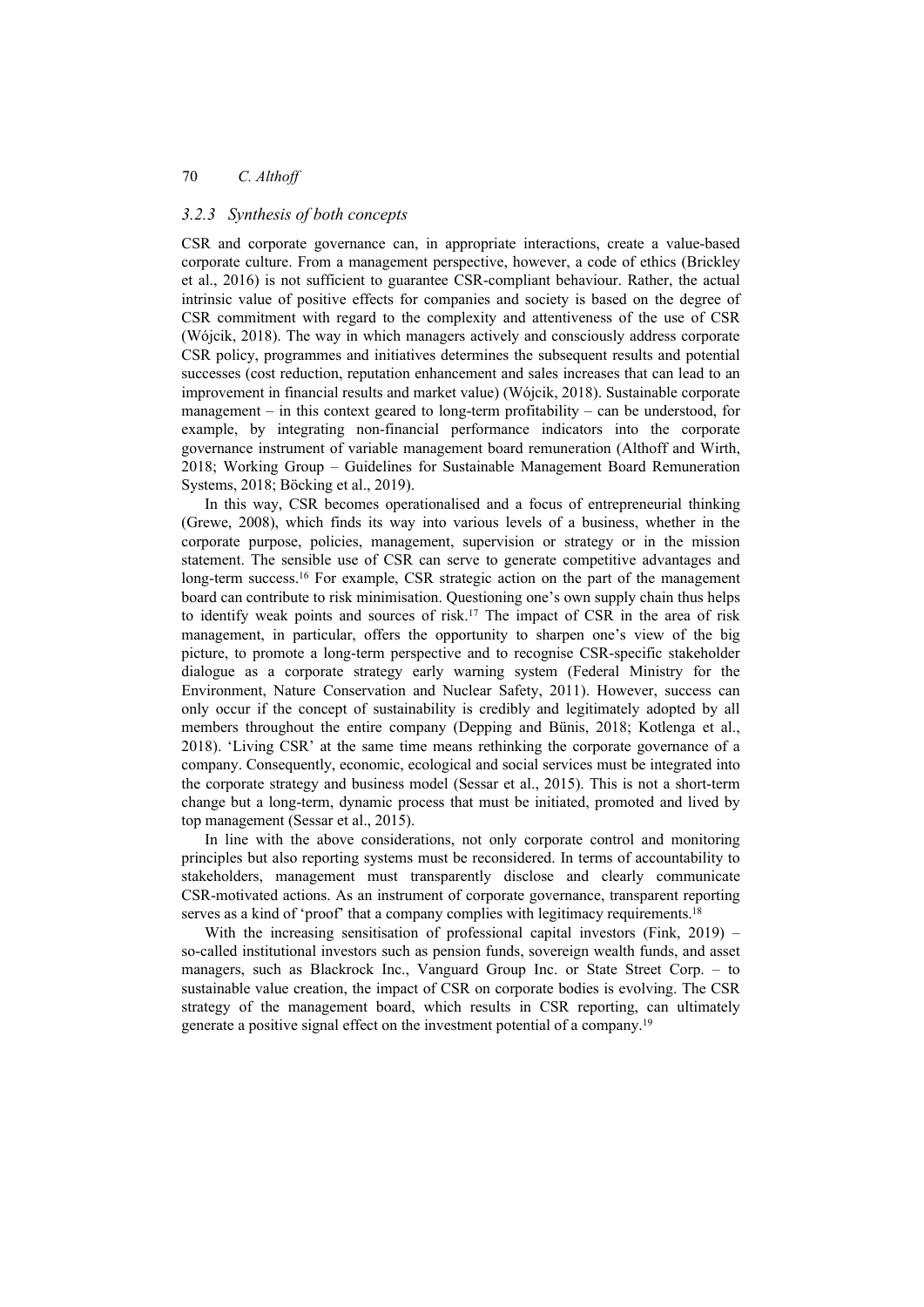

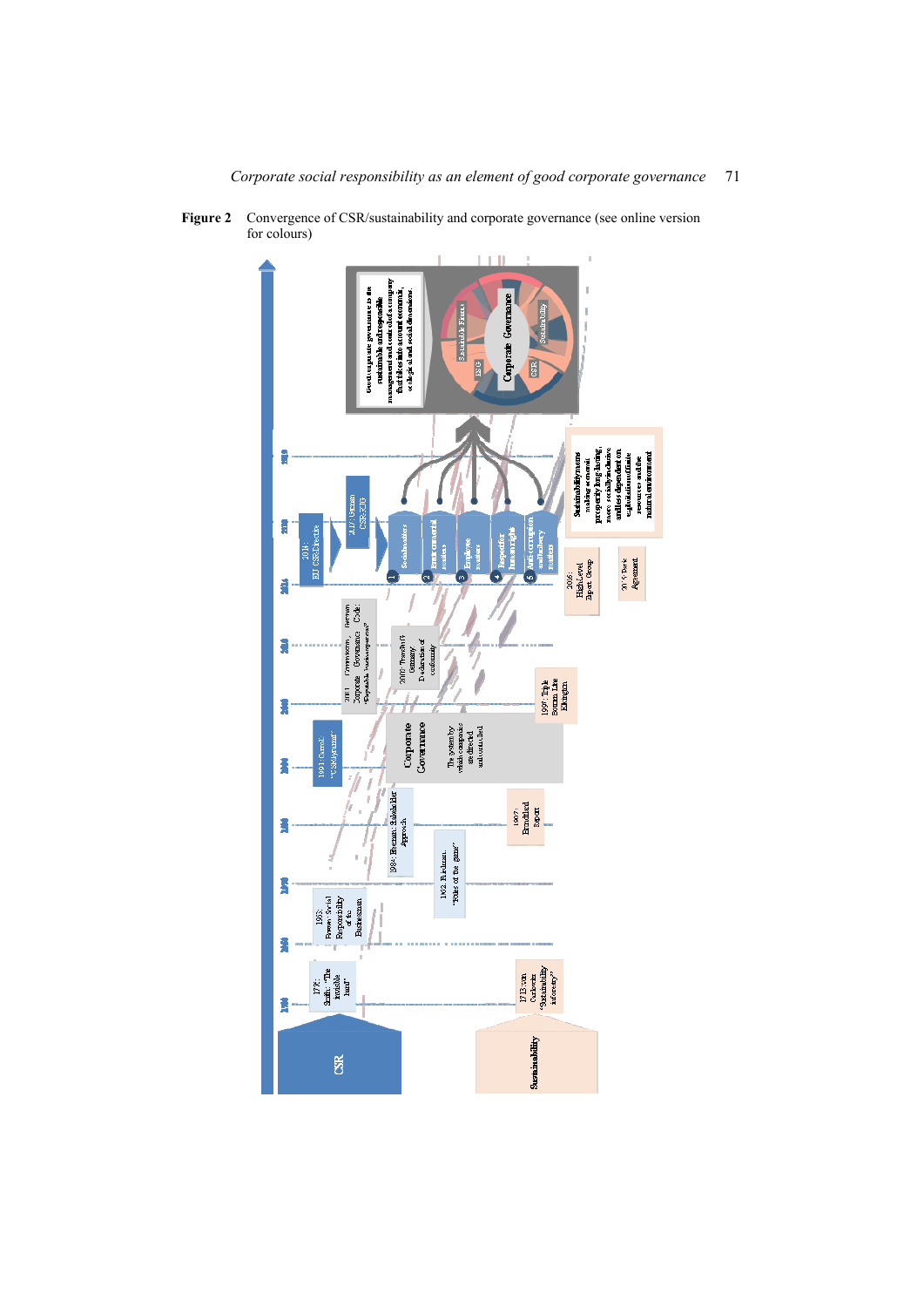The abovementioned questions of whether the CSR debate should be embedded within the corporate governance debate and whether CSR can be regarded as an element of good corporate governance must be answered in the affirmative.<sup>20</sup> Therefore, good corporate governance incorporates CSR aspects, so the definition can be presented as follows: *Good corporate governance is the sustainable and responsible management and control of a company that takes into account economic, ecological and social dimensions* (see Figure 2 for an overview).

# **4 Critical appraisal**

# *4.1 Broadened scope of duties for management and supervisory boards*

Within the future debate on corporate governance, CSR issues – including the associated content aspects (environmental matters, social and employee-related concerns, respect for human rights, anti-corruption and bribery, and other important business model-dependent issues) – are essential (Kotlenga et al., 2018). German legislation (CSR-RUG) has broadened the scope of the duties of corporate bodies through both the extended reporting obligations of the management board and the newly imposed auditing obligations of the supervisory board. If the management board reports on specific concepts, achieved results, applied due diligence processes, potential risks and the most significant non-financial performance indicators in the form of a declaration of knowledge<sup>21</sup> – which is expressly not considered a declaration of intent<sup>22</sup> – the supervisory board must examine, on the basis of the available information, whether the management board has actually developed and implemented such concepts and processes.23 However, the supervisory board's assessment of relevant CSR issues or material risks should not take place during the final review of the non-financial statement but instead should be carried out in the form of preventive or advisory monitoring (Hommelhoff, 2017). The management board should be especially aware of the long-term potential of CSR that is embedded in the target system of the corporate strategy and its explanatory content with regard to the sustainable future viability of the business model (IDW, 2017). If awareness is ensured, then CSR can be communicated in the form of external reporting. Therefore, both corporate management and control ultimately play a key role in the process of sustainable and long-term value creation (Bachmann, 2018) – and CSR becomes a strategic characteristic of good corporate governance (Kotlenga et al., 2018).

# *4.2 Transparent reporting in times of digital change*

The element of reporting on CSR serves as an accountability tool for all stakeholder groups and offers them the opportunity to draw conclusions about future developments. The change in CSR reporting also fits with the previous development trends of past reform measures, which are pushing towards more comprehensive transparency with stakeholder groups (Dutzi, 2005; Hopt, 2015). Placed in the context of corporate governance, the new transparency requirements can ensure a more thorough monitoring of companies by market participants. In addition, this approach can lead to an increased – but predominantly intertemporal – comparability among companies and reveal possible control and monitoring inefficiencies (Dutzi, 2005). Page-long statements on social and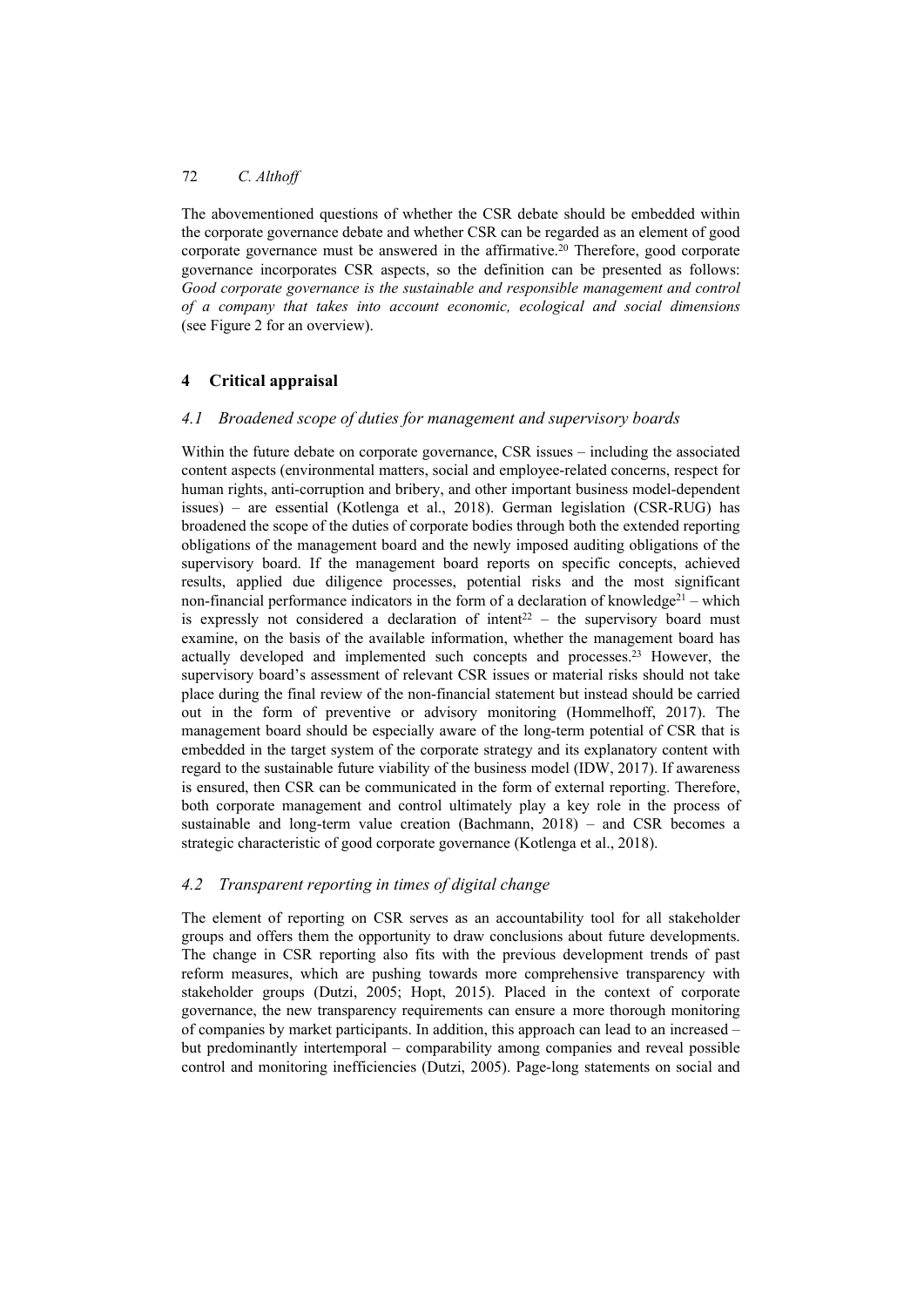environmental performance in non-financial reporting prepared by the management board, however, are to be rejected.

To counteract information overload in the area of qualitative non-financial reporting, it is strongly recommended that the board focuses on the most important core issues that are dependent on the business model and the corresponding opportunities and risks (Merkt, 2018). However, quantitative non-financial reporting should be based on an appropriate mix of short- and long-term performance indicators (the underlying metrics should be subject to a generally accepted definition that needs to be established) (Coalition for Inclusive Capitalism, 2018). Against the background of the advancing digitalisation of processes, it can be assumed that efficient data collection processes can lead to more reliable performance indicators. The result would be a reporting system that provides information, is appropriate for the target group and possibly allows individualised access in real time.

The regulation adopted by the European Union on December 17, 2018, which requires the publication of annual financial reports in a uniform electronic reporting format, the European Single Electronic Format (ESEF), as of January 1, 2020, can lead to simplification in the area of financial reporting (European Commission, 2018c). The establishment of the digital reporting standard of the *inline eXtensible Business Reporting Language* (iXBRL) will lead to increased transparency and comparability as well as lower search costs with regard to the information provided by the management board from the addressee's point of view (Henselmann und Seebeck, 2017; Loitz, 2018). For the time being, the new reporting format only applies to the components of International Financial Reporting Standards (IFRS) consolidated financial statements (income statements, balance sheets, statements of changes in equity and cash flows) and probably also to notes from 2022 onward (European Commission, 2018c; Loitz, 2018). Positive effects such as the increase in intertemporal comparability (Loitz, 2018) can also be transferred to future non-financial reporting and could therefore form a best practice for the future. Even if companies are initially confronted with a conversion effort here, they will ultimately benefit from a presentation of information that is less subject to criticism and more appropriate to the target group.

#### *4.3 The role of the international standardsetter in CSR reporting*

The current international debate on uniform international reporting standards for non-financial reporting should also be noted here. Specifically, the question arises as to whether the internationally recognised set of rules for financial reporting – particularly the IFRS of the International Accounting Standards Board (IASB) – should be extended to include standards for non-financial information (Barker and Eccles, 2018).

In his speech on April 2, 2019, at the Climate-Related Financial Reporting Conference in Cambridge, UK, the chairman of the IASB, Hans Hoogervorst (2019), explicitly referred to the role of the IASB in CSR reporting. To this end, he distinguishes CSR reporting according to the respective addressees of the report. On the one hand, Hoogervorst (2019) mentions CSR reporting that is geared to the common good and thus to society as a whole. On the other hand, he cites CSR reporting that is intended to provide investors with valuable information on how sustainability issues could affect the future financial performance of a company. He does not see the role of the IASB in setting standards for CSR issues directly in the area of CSR reporting due to a lack of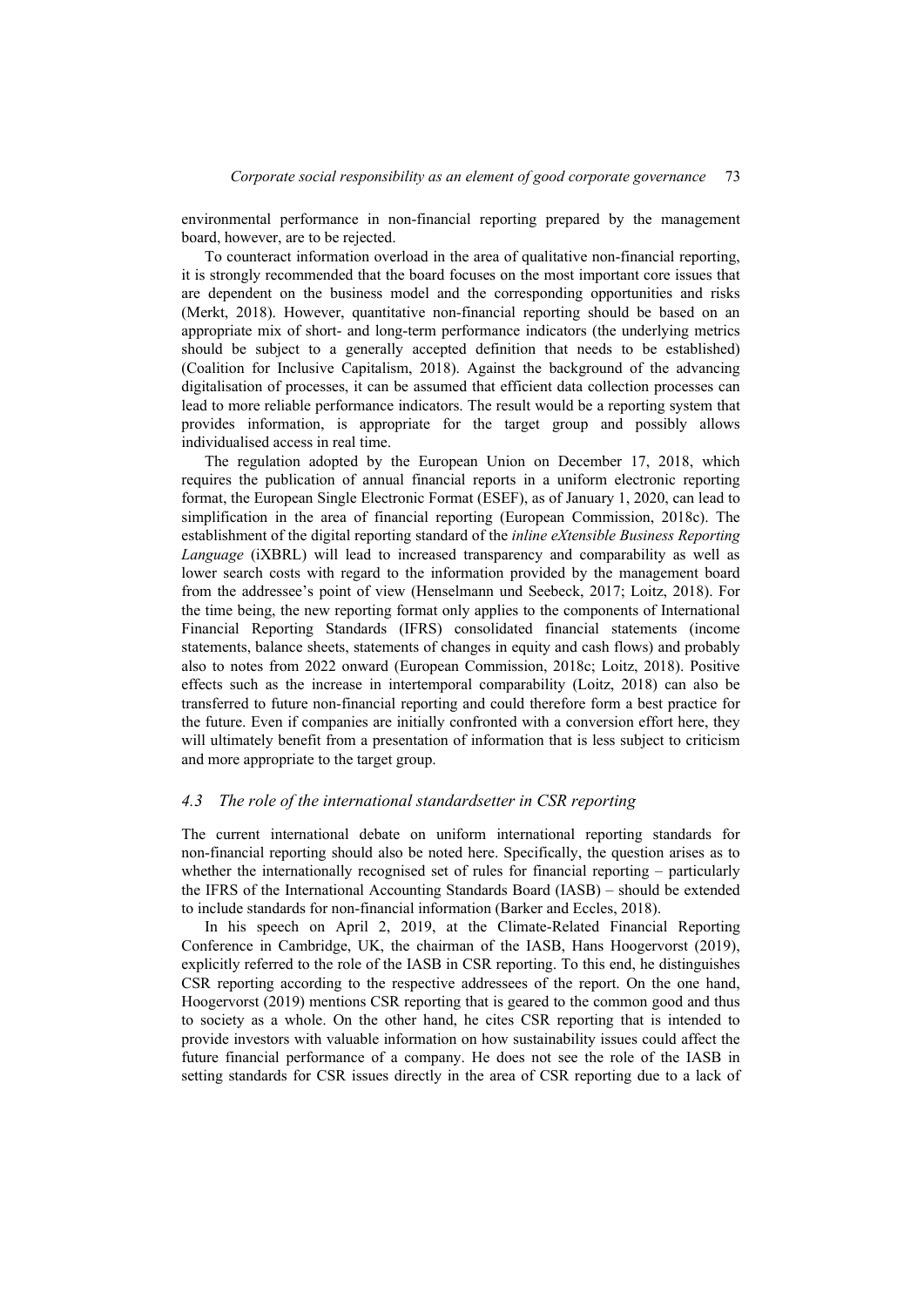expertise within the IASB and a large number of voluntary non-financial standardsetters (Hoogervorst, 2019).24 Nevertheless, Hoogervorst points out that sustainability issues that have a direct impact on financial reporting are already taken into account in financial reporting by the IFRS (e.g., overvaluation of balance sheet assets due to climate-related risks). However, Hoogervorst (2019) sees the role of the IASB to be in the area of 'broader financial reporting', which is expressed in the IFRS Practice Statement 1 Management Commentary (see Figure 3).







The admission of the IASB that it is not in a position to place itself as a standardsetter in the field of non-financial reporting due to a lack of expertise and enormous recognition and measurement problems of intangible assets is hardly convincing (Hoogervorst, 2019; Coalition for Inclusive Capitalism, 2018, provides a solution for measuring value for surviving over the long-term). In particular, given the increasing re-creation of links between non-financial issues and financial reporting (e.g., influence of employee satisfaction on productivity or pollutant pricing mechanism on profitability), at least a questioning of the current financial reporting is necessary (Brandt and Althoff, 2019). The potential values not shown on the balance sheet in both national (HGB) and international (IFRS) accounting systems – often driven by non-financial, particularly intangible, variables<sup>25</sup> – should be given greater consideration. Taking this into account, Hoogervorst refers to the planned update of the non-binding guideline – the IFRS Practice Statements Management Commentary of the IASB.26 The voluntary standard for management reporting – often referred to as broad financial reporting – needs to be adapted to recent geopolitical and societal changes in order to provide the necessary broad and forward-looking context for financial statements without pre-empting existing national regulations.

Nonetheless, it should be possible to draw conclusions about the overall value of a company by means of non-financial reporting in the context of management reporting (HGB) and/or management commentary (IFRS). Only in this way can management draw a true picture of the asset, financial and earnings situation, contribute to useful decisions and satisfy investors' growing need for information – including future-oriented non-financial information such as environmental/social/governmental (ESG) issues.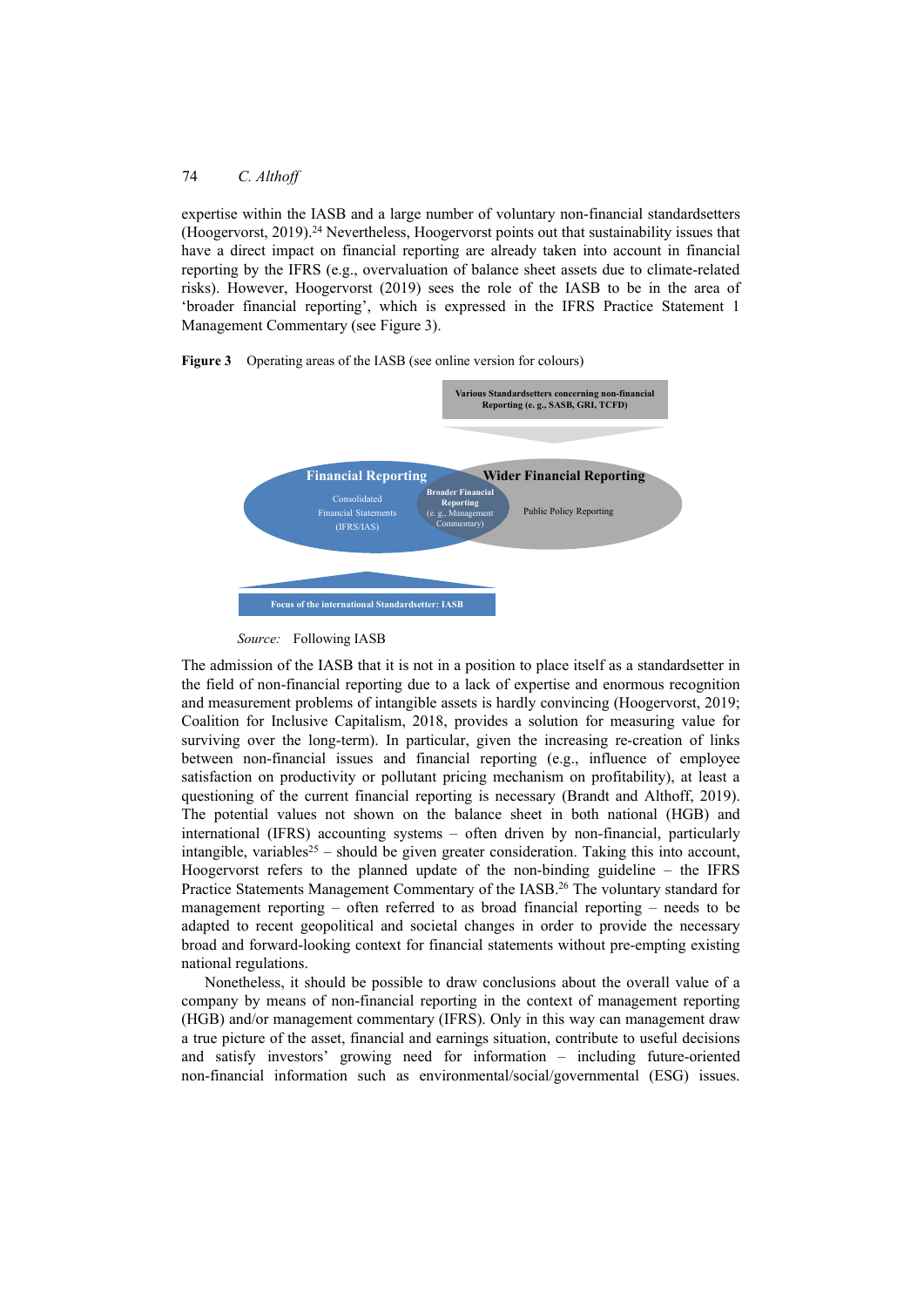Consequently, it remains to be seen whether the update of the IFRS Practice Statement 1 Management Commentary planned for 2020 can be regarded as sufficient to reach this goal.

Finally, the chairman of the IASB raises the question of the extent to which, for example, climate-related reporting, can actually change behaviour. On the positive side, he notes that transparency measures will stimulate and strengthen the debate on CSR-related issues. In fact, however, climate targets will not be achieved solely through climate-related reporting by corporate boards. Accordingly, he appeals to politicians and calls for public policy measures (internalisation of externalities) to prevent further market failure (Hoogervorst, 2019). He states that "[t]his goes to show that sustainability reporting requirements cannot get politicians off the hook in terms of the need for credible climate-change policies. It is good that the G20 is promoting climate-related disclosure; it would be a thousand times better if they could agree on the introduction of a kerosene tax" [Hoogervorst, (2019), w/o. p].

# *4.4 Symbiosis between CSR and sustainable finance*

A component of the issue that should not be neglected is the constant political promotion of CSR – which, according to IASB Chairmen Hans Hoogervorst (2019), could be expanded – particularly at the level of the European Union. The HLEG on sustainable finance supported the EU Commission in presenting a European Union sustainability strategy for the financial sector in the form of the *Action Plan: Financing Sustainable Growth* (European Commission, 2018a; Schmidt and Schmotz, 2018). This plan raises two central issues that entail a transformation of the financial sector:

- 1 the contribution of the financial sector to more sustainable economic growth by financing the long-term needs of current and future generations
- 2 achieving sufficient financial stability by referencing ESG factors (European Commission, 2018a).

In addition, the action plan lists ten actions, each containing subactions, to better achieve those objectives (European Commission, 2018a). These actions include, for example, action 9, "Strengthening sustainability disclosure and accounting rule-making" [EU Commission, (2018b), p.10]. Among other functions, the action presents an evaluation in the sense of an aptitude test of the European Union legal framework for corporate reporting in connection with the publication of non-financial information (Baumüller, 2018; European Commission, 2018a; Große, 2018; Schmidt and Schmotz, 2018).

The intention here is to rethink previous reporting with regard to its effectiveness and relevance with the aim of providing added value for the European Union (European Commission, 2018b). In this context, the question of whether integrated reporting can be an option will also be explored (European Commission, 2018a). What impact this action will have on the future of reporting remains to be seen. Furthermore, governance instruments, such as remuneration elements for management or incentive-compatible regulations to protect shareholders' rights, are assigned an important role in ensuring that social and environmental aspects are integrated into the decision-making processes (European Commission, 2018a). Action 10, "Fostering sustainable corporate governance and attenuating short-termism in capital markets" [European Commission, (2018a), p.11] considers requiring the governance body to develop and publish a sustainability strategy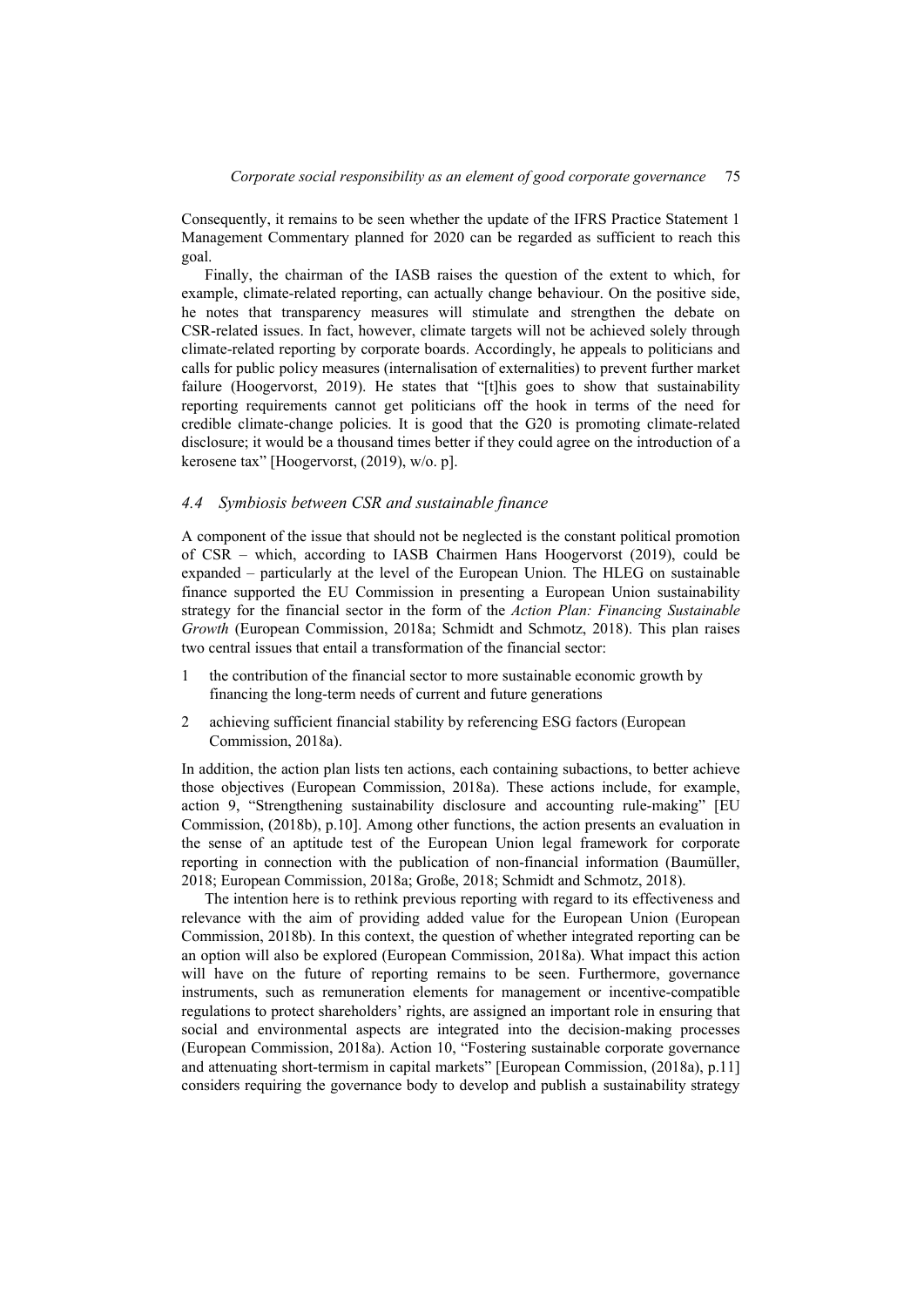that takes into account the supply chain and measurable sustainable objectives (Böcking and Althoff, 2017; European Commission, 2018a). As a result, behavioural control of the corporate bodies implicit in the CSR-RUG would result in an explicit request.

# **5 Conclusions**

Over the past few years, the CSR concept has undergone fundamental changes – particularly as a result of regulatory requirements and societal value changes – that have resulted in a more comprehensive understanding of the concept (BGBl. I 2017). CSR is now simultaneously a business model-specific component and a control and risk management element and, as a result, a decisive success factor of entrepreneurial raison d'être. Today's understanding of CSR even combines those perspectives, which originally warned of the dangers and the illusory nature of entrepreneurial responsibility with the perspectives of the initial proponents of CSR (Friedman, 1970; Levitt, 1958). The topic is gaining momentum at the management and supervisory board levels, particularly due to increasing awareness among influential institutional investors and other stakeholder groups (European Commission, 2018b; Fink, 2019; HLEG, 2017, 2018; United Nations and Framework Convention on Climate Change, 2015). From the existence of an occasionally imposed, additional – mostly voluntary – corporate task, the current, legally anchored CSR concept has become a fundamental component of corporate strategy and thus a central element of corporate governance. Appropriately embedded in the corporate strategy and corporate target system, CSR enables the development of sustainable value enhancement potential. Consequently, the concept of CSR must be seen as part of good corporate governance, which can be defined as follows: *Good corporate governance is the sustainable and responsible management and control of a company that takes into account the economic, ecological and social dimensions.*

## **References**

- Althoff, C. and Wirth, W. (2018) 'Nichtfinanzielle Berichterstattung und Prüfung im DAX 30 Eine Analyse der Erstanwendung des CSR-Richtlinie-Umsetzungsgesetzes', *Die Wirtschaftsprüfung*, Vol. 71, pp.1138–1149.
- Bachmann, G. (2018) 'CSR-bezogene Vorstands- und Aufsichtsratspflichten und ihre Sanktionierung', *Zeitschrift für Unternehmens- und Gesellschaftsrecht*, Vol. 47, pp.231–261.
- Barker, R. and Eccles, R. (2018) *Should FASB and IASB be Responsible for Setting Standards for Nonfinancial Information?*, pp.1–43, 12/15/2018 [online] https://ssrn.com/abstract=3272250 (accessed 08 August 2019).
- Bassen, A. and Kovács, A.M. (2008) 'Environmental, social and governance key performance indicators from a capital market perspective', *Zeitschrift für Wirtschafts- und Unternehmensethik*, Vol. 9, pp.182–192.
- Bassen, A. et al. (2005) 'Corporate social responsibility Eine Begriffserläuterung', *Zeitschrift für Wirtschafts- und Unternehmensethik*, Vol. 6, pp.231–236.
- Bauman, C.W. and Skitka, L.J. (2012) 'Corporate social responsibility as a source of employee satisfaction', *Research in Organizational Behavior*, Vol. 32, pp.63–86.
- Baumüller, J. (2018) 'Neue Ansatzpunkte der EU-Kommission zur Weiterentwicklung der Unternehmensberichterstattung – Ein neuer Aktionsplan und seine Folgen', *Praxis der internationalen Rechnungslegung*, Vol. 14, pp.249–256.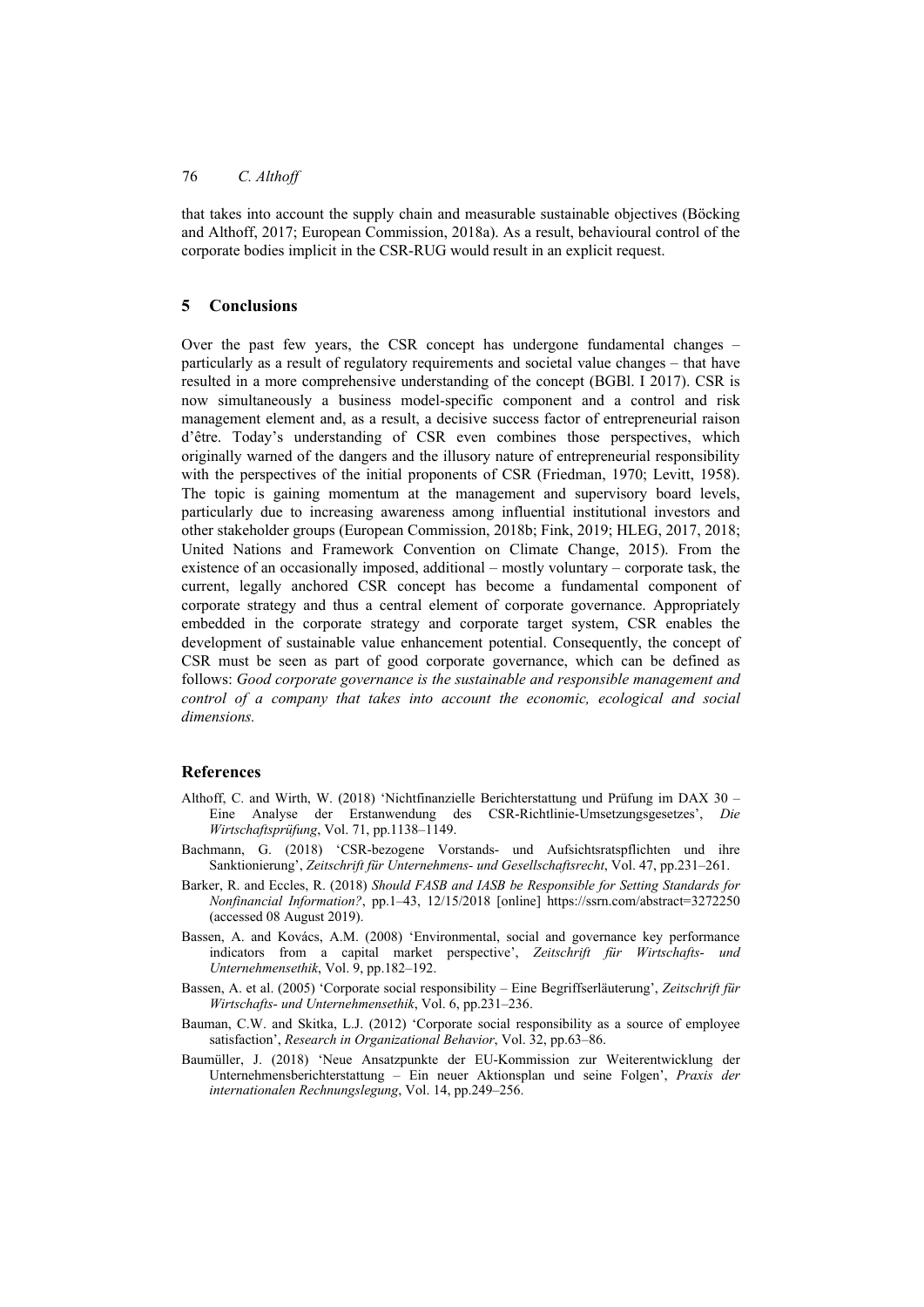- Berk, J.B. and De Marzo, P.M. (2017) *Corporate Finance*, 4th ed., Essex : Pearson Education Limited, Harlow.
- Berle, A.A. and Means, G.C. (1932) *The Modern Corporation and Private Property*, Macmillan, New York.
- Bhimani, A. and Soonawalla, K. (2005) 'From conformance to performance the corporate responsibilities continuum', *Journal of Accounting and Public Policy*, Vol. 24, pp.165–174.
- BilReG (2004) *Gesetz zur Einführung internationaler Rechnungslegungsstandards und zur Sicherung der Qualität der Abschlussprüfung (Bilanzrechtsreformgesetz) vom 4*, Dezember 2004, in BGBl, I, p.3166.
- Blöink, T. and Halbleib, A. (2017) 'Umsetzung der sog. CSR-Richtlinie 2014/95/EU: Aktueller Überblick über die verabschiedeten Regelungen des CSR-Richtlinie-Umsetzungsgesetzes', *Der Konzern*, Vol. 15, pp.182–195.
- Böcking, H-J. (2003) Corporate Governance und Transparenz Zur Notwendigkeit der Transparenz für eine wirksame Unternehmensüberwachung, in: von Werder, Axel/Wiedemann, Harald (Eds.): *Internationale Rechnungslegung und Corporate Governance – Festschrift für Professor Dr. Klaus Pohle*, pp.247–277, Schäffer-Poeschel, Stuttgart.
- Böcking, H-J. (2017) 'CSR-Richtlinie-Umsetzungsgesetz: Gesellschaftliche Verantwortung und Wertewandel – Neue Herausforderungen und Chancen für die Nachhaltigkeit', *Der Betrieb*, Vol. 70, p.M5.
- Böcking, H-J. and Althoff, C. (2017a) 'Paradigmenwechsel in der (Konzern-)Lageberichterstattung über nicht-monetäre Erfolgsfaktoren – pre-financial performance indicators als Vorstufe, nicht als Gegensatz von financial performance indicators', *Der Konzern*, Vol. 15, pp.246–255.
- Böcking, H-J. and Althoff, C. (2017b) 'Konzernlagebericht: Änderungen von DRS 20 Kein grundsätzlicher Anpassungsbedarf der Konzernlageberichterstattung durch CSR-Richtlinie-Umsetzungsgesetz?', *Die Wirtschaftsprüfung*, Vol. 70, pp.1450–1458.
- Böcking, H-J. and Bundle, L. (2018) 'Erhöhte Transparenz für Aktionäre durch den RefE zu ARUG II? – Eine kritische Würdigung zur Umsetzung der zweiten Aktionärsrechterichtlinie (2. AR-RL), insb. zur Verlagerung und Qualität der Vergütungsberichterstattung', *Der Konzern*, Vol. 16, pp.496–504.
- Böcking, H-J. and Dutzi, A. (2003) 'Corporate governance und value reporting Verbesserung der Corporate Governance durch wertorientierte Unternehmensberichterstattung?', in Seicht, Gerhard (Ed.): *Jahrbuch für Controlling und Rechnungswesen*, pp.213–239, LexisNexis ARD ORAC, Wien.
- Böcking, H-J. et al. (2019) 'Neukonzeption der variablen Vorstandsvergütung durch den Entwurf des DCGK', *Der Betrieb*, Vol. 72, pp.137–144.
- Bondy, K. et al. (2012) 'An institution of corporate social responsibility (CSR) in multi-national corporations (MNCs): form and implications', *Journal of Business Ethics*, Vol. 110, pp.281–299.
- Bowen, H.R. (1953) *Social Responsibilities of the Businessman*, Harper & Brothers, New York.
- Brammer, S. et al. (2007) 'The contribution of corporate social responsibility to organisational commitment', *The International Journal of Human Resource Management*, Vol. 18, pp.1701–1719.
- Brandt, W. and Althoff, C. (2019) 'Die Aufgaben des Prüfungsausschusses im Rahmen der Finanzberichterstattung', *Der Aufsichtsrat*, Vol. 16, pp.82–84.
- Brickley, J.A. et al. (2016) *Managerial Economics and Organizational Architecture*, 6th ed., Mcgraw-Hill Education Ltd, New York.
- Brühl, R. (2018) *Corporate Social Responsibility Die Ethik der gesellschaftlichen Verantwortung und ihre Umsetzung*, Vahlen, München.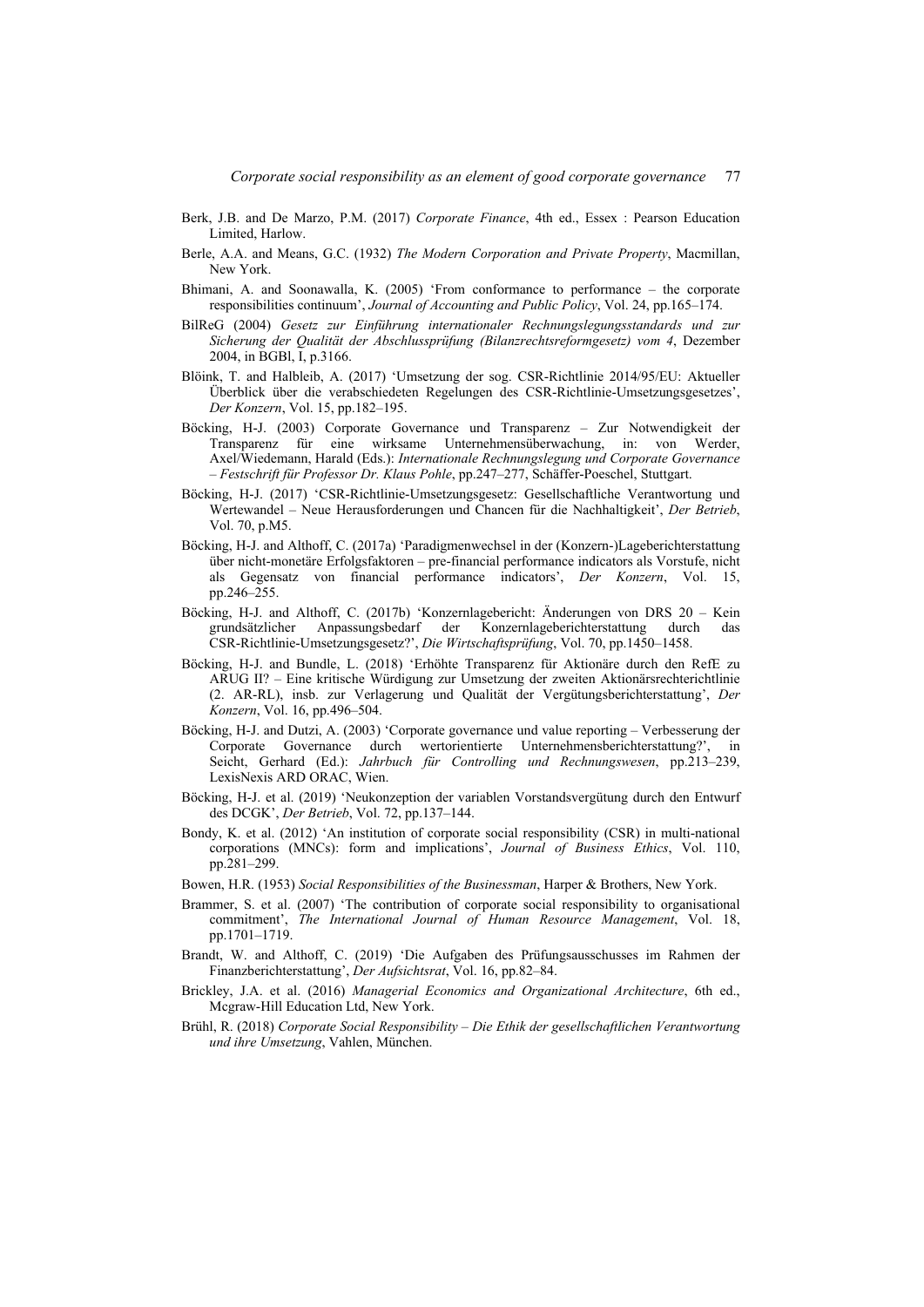- BT-Drucksache (14/7515) *Drucksache des Deutschen Bundestages 14/7515 vom 14.08.2001: Unterrichtung durch die Bundesregierung – Bericht der Regierungskommission*, Corporate Governance Unternehmensführung – Unternehmenskontrolle – Modernisierung des Aktienrechts, pp.1–142.
- Carroll, A.B. (1979) 'A three-dimensional conceptual model of corporate performance', *Academy of Management Review*, Vol. 4, pp.497–505.
- Carroll, A.B. (1991) 'The pyramid of corporate social responsibility: toward the moral management of organizational stakeholders', *Business Horizons*, Vol. 34, pp.39–48.
- Carroll, A.B. (1999) 'Corporate social responsibility evolution of a definitional construct', *Business and Society*, Vol. 38, pp.268–295.
- Carroll, A.B. (2015) 'Corporate social responsibility: the centerpiece of competing and complementary frameworks', *Organizational Dynamics*, Vol. 44, pp.87–96.
- Carroll, A.B. (2016) 'Carroll's pyramid of CSR: taking another look', *International Journal of Corporate Social Responsibility*, Vol. 1, pp.1–8.
- Carroll, A.B. and Brown, J.A. (2018) 'Corporate social responsibility: a review of current concepts, research, and issues', in Wever, James/Wasieleski, David M. (Eds.): *Corporate Social Responsibility*, Vol. 2, pp.39–69, Emerald Publishing Limited, UK.
- Carroll, A.B. and Shabana, K.M. (2010) 'The business case for corporate social responsibility a review of concepts, research and practice', *International Journal of Management Reviews*, Vol. 12, pp.85–105.
- Cheng, B. et al. (2014) 'Corporate social responsibility and access to finance', *Strategic Management Journal*, Vol. 35, pp.1–23.
- Clark, J.M. (1916) 'The changing basis of economic responsibility', *Journal of Political Economy*, Vol. 24, pp.209–229.
- Coalition for Inclusive Capitalism (2018) *Embankment Project for Inclusive Capitalism*, pp.1–120 [online] https://www.epic-value.com/ (accessed 29 January 2019).
- Coase, R.H. (1937) 'The Nature of the Firm', *Economia*, Vol. 4, pp.386–405.
- Commission of Corporate Governance (2000) *Corporate Governance-Grundsätze* ('Code of Best Practice') für börsennotierte Gesellschaften, in Der Betrieb, Vol. 53, pp.238–241.
- Crane, A. and Matten, D. (2016) *Business Ethics: Managing Corporate Citizenship and Sustainability in the Age of Globalization*, 4th ed., Oxford University Press, Oxford.
- Crane, A. et al. (2014) *Corporate Social Responsibility Readings and Cases in a Global Context*, 2nd ed., Routledge, London.
- CSR-RUG (2017) *Gesetz zur Stärkung der nichtfinanziellen Berichterstattung der Unternehmen in ihren Lage- und Konzernlageberichten (CSR-Richtlinie-Umsetzungsgesetz) vom 11*, April 2017, in BGBl, I pp.802–814.
- Curbach, J. (2009) *Die Corporate-Social-Responsibility-Bewegung*, VS Verlag für Sozialwissenschaften, Wiesbaden.
- Dahlsrud, A. (2008) 'How corporate social responsibility is defined: an analysis of 37 definitions', *Corporate Social Responsibility and Environmental Management*, Vol. 15, pp.1–13.
- David, D.K. (1949) 'Business responsibilities in an uncertain world', *Harvard Business Review*, Vol. 27, pp.1–8.
- Deegan, C. (2002) 'The legitimising effect of social and environmental disclosures a theoretical foundation', *Accounting, Auditing & Accountability Journal*, Vol. 15, pp.282–311.
- Dempsey, B.W. (1949) 'The roots of business responsibility', *Harvard Business Review*, Vol. 27, pp.393–404.
- Depping, B. and Bünis, M. (2018) 'Von der Regelkonformität zur Unternehmensethik Werte schaffen Mehrwert', *Zeitschrift für interne Revision*, Vol. 53, pp.190–201.
- Dodge v. Ford Motor Co., 204 Mich. 459, 170 N.W. 668, 1919 Mich. LEXIS 720, 3 A.L.R. 413 (1919).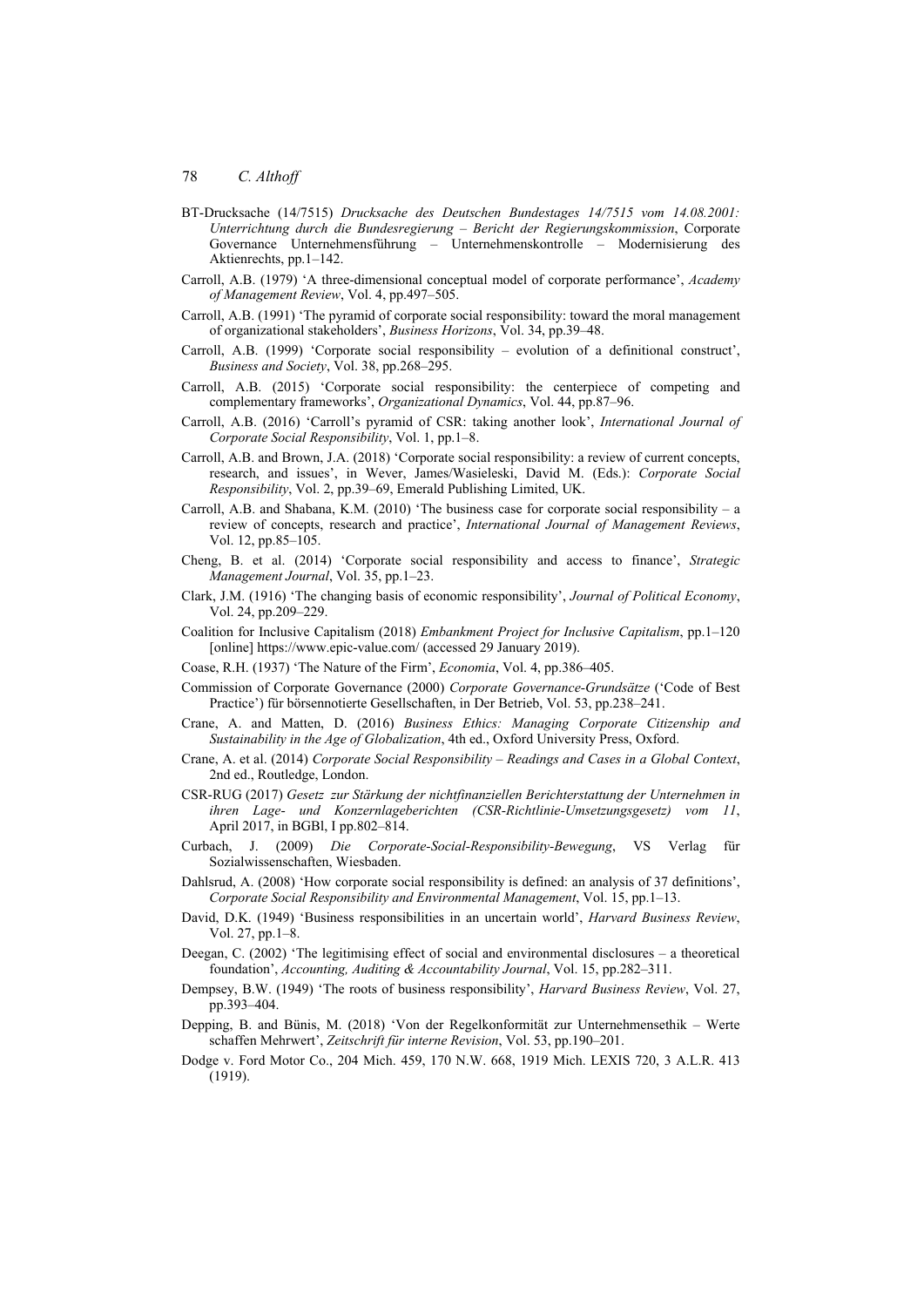- Donaldson, T. and Preston, L. E. (1995): 'The stakeholder theory of the corporation: concepts, evidence, and implications', *Academy of Management Review*, Vol. 20, pp.65–91.
- Dutzi, A. (2005) *Der Aufsichtsrat als Instrument der Corporate Governance Ökonomische Analyse der Veränderungen im Corporate-Governance-System börsennotierter Aktiengesellschaften*, Wiesbaden.
- Elkington, J. (1997) 'Cannibals with forks: the triple bottom line of 21st century business, Oxford (1997)', zit. nach Jeurissen, Ronald (2000): 'Book Reviews – John Elkington, cannibals with forks: the triple bottom line of 21st century business', *Journal of Business Ethics*, Vol. 23, pp.229–231.
- Eufinger, A. (2015) 'Die neue CSR-Richtlinie Erhöhung der Unter-nehmenstransparenz in Sozial- und Umweltbelangen', *Europäische Zeitschrift für Wirtschaftsrecht*, Vol. 26, pp.424–428.
- European Commission (2001) *Green Paper Promoting a European framework for Corporate Social Responsibility*, COM (2001) 366 final 07/18/2001.
- European Commission (2011) *Communication from the Commission to the European Parliament, the Council, the European Economic and Social Committee and the Committee of the Regions – A renewed EU strategy 2011–14 for Corporate Social Responsibility*, COM (2011) 681 Final 10/25/2011, pp.1–15.
- European Commission (2018a) *Communication from the Commission to the European Parliament, the European Council, the Council, the European Central Bank, the European Economic and Social Committee and the Committee of the Regions – Action Plan: Financing Sustainable Growth*, COM(2018) 97 final 03/08/2018, pp.1–19.
- European Commission (2018b) *Evaluation Roadmap Fitness Check on Public Reporting by companies*, ARES (2018) 744988, pp.1–4 [online] http://ec. europa.eu/info/law/betterregulation/initiative/170149/attachment/090166e5b8688e9c en, published 08/02/2018 (ccessed 05 February 2019).
- European Commission (2018c) *Commission Delegated Regulation (EU) No …/.. of 12/17/2018, Supplementing Directive 2004/109/EC of the European Parliament and of the Council with Regard to Regulatory Technical Standards on the Specification of a Single Electronic Reporting Format*, C(2018) 8612 final, pp.1–7.
- Fama, E.F. (1980) 'Agency problems and the theory of the firm', *Journal of Political Economy*, Vol. 88, pp.288–307.
- Federal Foreign Office (2017) *National Action Plan Implementation of the UN Guiding Principles on Business and Human Rights (2016–2020)*, September, pp.1–32 [online] https://www.auswaertiges-amt.de/blob/610714/fb740510e8c2fa83dc507afad0b2d7ad/napwirtschaft-menschenrechte-engl-data.pdf (accessed 25 January 2019).
- Federal Ministry for the Environment, Nature Conservation and Nuclear Safety (2011) *Verantwortung neu Denken – Risikomanagement und CSR*, 03/01/2011, pp.1–15 [online] https://www.borderstep.de/wp-content/uploads/2014/07/Loew-Clausen-Braun-Verantwortung\_neu\_denken\_Risikomanagement\_und\_CSR-2011.pdf (accessed 18 April 2019).
- Fink, C. et al. (2013) *Lageberichterstattung HGB, DRS und IFRS Practice Statement Management Commentary*, Stuttgart, Vol. 1.
- Fink, L.D. (2019) *Blackrock Company Letter*, dated 01/15/2019, pp.1–3.
- Fleischer, H. (2017) 'Corporate social responsibility der Vermessung eines Forschungsfeldes aus rechtlicher Sicht', *Die Aktiengesellschaft*, Vol. 62, pp.509–525.
- Freeman, R.E. (1984) *Strategic Management A Stakeholder Approach*, Boston 1984, reissued Cambridge University Press, New York.
- Freeman, R.E. (1994) 'The politics of stakeholder theory: some future directions', *Business Ethics Quarterly*, Vol. 4, pp.409–421.
- Freeman, R.E. (2004) 'The stakeholder approach revisited', *Zeitschrift für Wirtschafts- und Unternehmensethik*, Vol. 5, pp.228–254.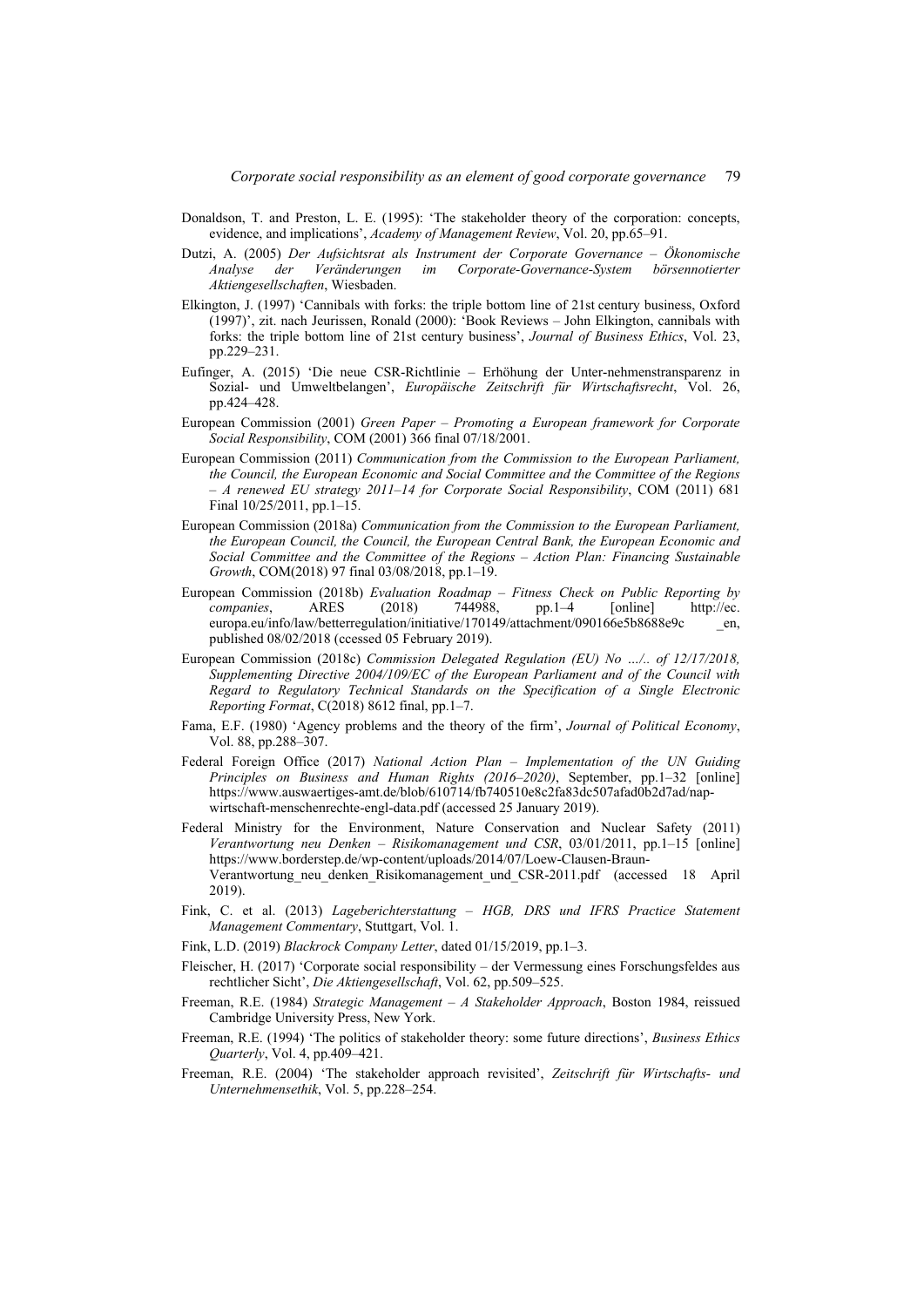- Freeman, R.E. and Reed, D.L. (1983) 'Stockholders and stakeholders: a new perspective on corporate governance', *California Management Review*, Vol. 25, pp.88–106.
- Freeman, R.E. and Velamuri, S.R. (2006) 'A new approach to CSR: company stakeholder responsibility', in Kakabadse, Andrew/Morsing, Mette (Eds.): *Corporate Social Responsibility – Reconciling Aspiration with Application*, pp.9–23, London.
- Freeman, R.E. et al. (2018) *Stakeholder Theory Concepts and Strategies*, Cambridge University Press, Cambridge.
- Friedman, M. (1962) *Capitalism and Freedom*, The University of Chicago Press, Chicago.
- Friedman, M. (1970) 'The social responsibility of business is to increase its profits', in *New York Times*, 09/13//1970, pp.122–126.
- Garriga, E. and Melé, D. (2004) 'Corporate social responsibility theories: mapping the territory', *Journal of Business Ethics*, Vol. 53, pp.51–71.
- GCGC (2017) *German Corporate Governance Code*, 02/07/2017, pp.1–19 [online] https://www.dcgk.de//files/dcgk/usercontent/en/download/code/170214\_Code.pdf (accessed 16 July 2019).
- GCGC (2019) *German Corporate Governance Code*, published 05/09/2019, pp.1–17 [online] https://www.dcgk.de/en/code/code-2019.html (accessed 19 January 2020).
- Godfrey, P.C. et al. (2009) 'The relationship between corporate social responsibility and shareholder value: an empirical test of the risk management hypothesis', in *Strategic Management Journal*, Vol. 30, pp.425–445.
- Goodpaster, K.E. (1991) 'Business ethics and stakeholder analysis', *Business Ethics Quarterly*, Vol. 1, pp.53–73.
- Grewe, W. (2008) 'Zur gesellschaftlichen Verantwortung von Unternehmen: Corporate Responsibility als strategisches Konzept der Unternehmensführung', in Ballwieser, Wolfgang/Grewe, Wolfgang (Eds.): *Wirtschaftsprüfung im Wandel: Herausforderungen an Wirtschaftsprüfung, Steuerberatung, Consulting und Corporate Finance; Festgabe 100 Jahre Südtreu/Deloitte, 1907 bis 2007*, pp.31–53, München.
- Grewe, W. and Löffler, J. (2006) 'Aspekte der CSR aus Wirtschaftsprüfersicht', in Gazdar, Kaevan u.a. (Eds.): *Erfolgsfaktor Verantwortung – Corporate Social Responsibility Professionell Managen*, pp.3–11, Springer, Berlin/Heidelberg.
- Große, J-V. (2018) 'EU-Offensive zur Unternehmenstransparenz und -finanzierung Finanzielle und nichtfinanzielle Informationen auf dem Prüfstand', in *Unternehmensteuern und Bilanzen*, Vol. 20, pp.462–466.
- Grottel, B. (2018) 'Kommentar zu § 315 HGB', in Grottel, Bernd u.a. (Eds.): *Beck'scher Bilanz-Kommentar*, 11th ed., C.H. Beck, München.
- Hart, O. (1995) 'Corporate Governance: Some Theory and Implications', *The Economic Journal*, Vol. 105, pp.678–689.
- Hartzmark, S.M. and Sussman, A.B. (2018) *Do Investors Value Sustainability? A Natural Experiment Examining Ranking and Fund Flows*, in European Corporate Governance Institute (ECGI) – Finance Working Paper No. 565/2018, July, pp.1–60 [online] https://ssrn.com/abstract=3016092 (accessed 14 March 2019).
- Hennrichs, J. and Pöschke, M. (2017) 'Die Pflicht des Aufsichtsrats zur Prüfung des 'CSR-Berichts'', *Neue Zeitschrift für Gesellschaftsrecht*, Vol. 20, pp.121–127.
- Henselmann, K. and Seebeck, A. (2017) 'Digitalisierung der Finanzberichterstattung in Europa So funktioniert iXBRL', *Zeitschrift für Internationale Rechnungslegung*, Vol. 12, pp.399–404.
- High Level Expert Group (HLEG) (2017) *Financing a Sustainable European Economy Interim Report*, July 2017 By the High-Level Expert Group on Sustainable Finance, published 07/13/2017, pp.1–69 [online] https://ec.europa.eu/info/sites/info/files/170713-sustainablefinance-report\_en.pdf (accessed 31 January 2019).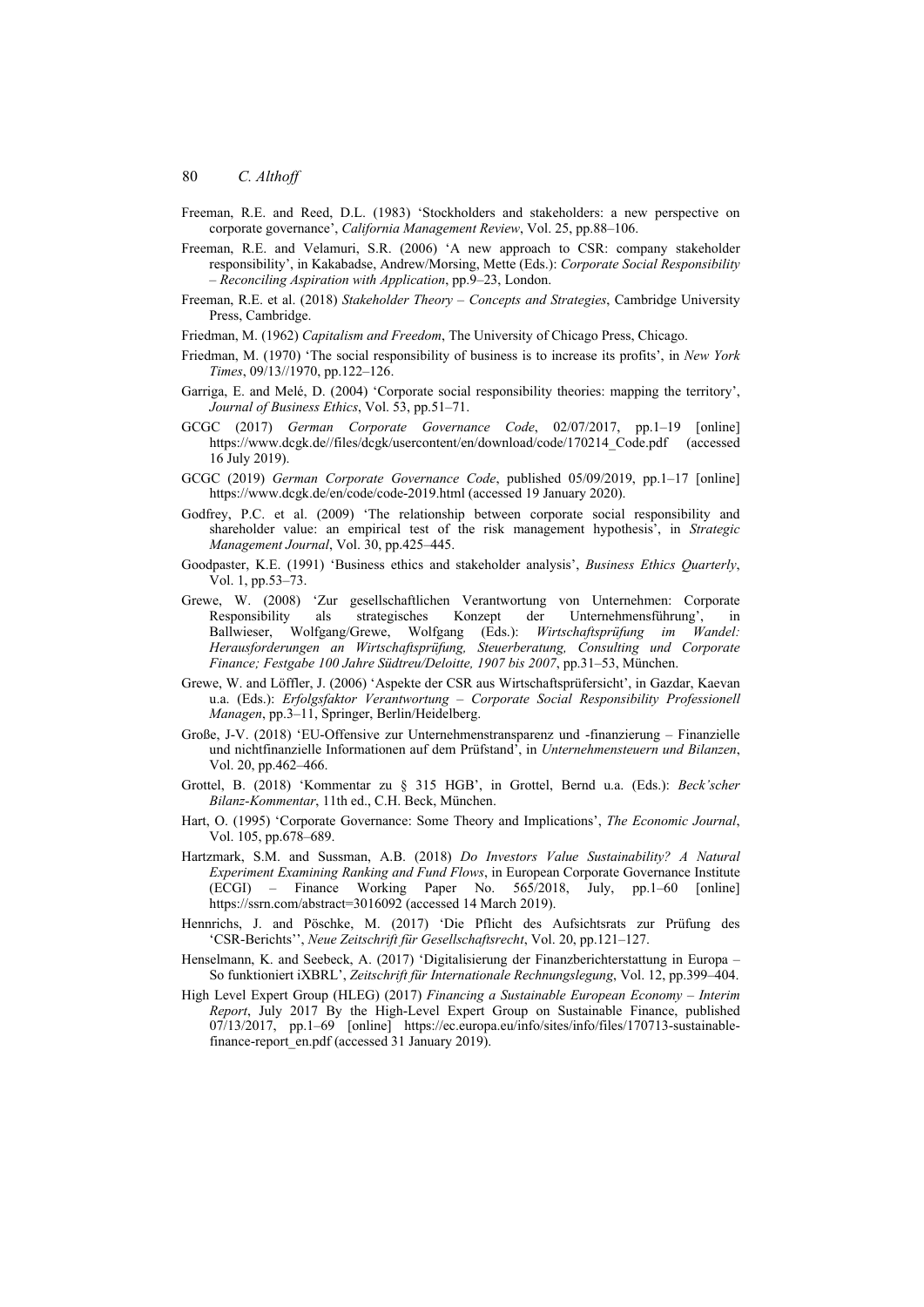- High Level Expert Group (HLEG) (2018) *Financing a Sustainable European Economy Final Report 2018 by the High-Level Expert Group on Sustainable Finance*, published 01/31/2018, pp.1–99 [online] https://ec.europa.eu/info/sites/info/files/180131-sustainable-finance-finalreport\_en.pdf (accessed 25 January 2019).
- Hoepner, A. et al. (2018) *ESG Shareholder Engagement and Downside Risk*, AFA 2018 Paper [online] https://ssrn.com/abstract=2874252, published 08/10/2018, pp.1–44 (accessed 22) January 2020).
- Hommelhoff, P. (2014) 'Nichtfinanzielle Unternehmensziele im Unionsrecht Zwanzig Bemerkungen zum Kommissionsvorschlag für die Novellierung der 4. und 7. Bilanzrichtlinie vom April 2013', in Boemke, Burkhard/Lembke, Mark/Linck, Rüdiger (Eds.): *Festschrift zum 70. Geburtstag von Gerrick Frhr. von Hoyningen-Huene*, pp.137–144, München.
- Hommelhoff, P. (2015) 'Nichtfinanzielle Ziele in Unternehmen von öffentlichem Interesse Die Revolution übers Bilanzrecht', in Bork, Reinhard/Kayser, Godehard/Kebekus, Frank (Eds.): *Festschrift für Bruno M. Kübler zum 70. Geburtstag*, pp.291–299, München, pp.291–299.
- Hommelhoff, P. (2017) 'CSR-Vorstands- und –Aufsichtsratspflichten', *Neue Zeitschrift für Gesellschaftsrecht*, Vol. 20, pp.1361–1366.
- Hong, B. et al. (2016) 'Corporate governance and executive compensation for corporate social responsibility', *Journal of Business Ethics*, Vol. 136, pp.199–213.
- Hoogervorst, H. (2019) *Speech of the Chair of the International Accounting Standards Board (IASB) at the Climate-Related Financial Reporting Conference*, Cambridge University, UK, published 04/02/2019 [online] https://www.ifrs.org/news-and-events/2019/04/speech-iasbchair-on-sustainability-reporting/ (accessed 25 April 2019).
- Hopt, K.J. (2000) 'Gemeinsame Grundsätze der Corporate Governance in Europa? Überlegungen zum Einfluß der Wertpapiermärkte auf Unternehmen und ihre Regulierung und zum Zusammenwachsen von common law und civil law im Gesellschafts- und Kapitalmarktrecht', *Zeitschrift für Unternehmens- und Gesellschaftsrecht*, Vol. 29, pp.779–818.
- Hopt, K.J. (2015) 'Corporate governance in europe a critical review of the European Commission's initiatives on corporate law and corporate governance', *New York University Journal of Law & Business*, Vol. 12, pp.139–213.
- IASB (2018) Projekt update, Agenda Paper 15, published 07/17/2018, w/o. p [online] https://www.iasplus.com/en/meeting-notes/iasb/2018/july/management-commentary (accessed 21 January 2020).
- IDW (2017) *Zukunft der Berichterstattung Nachhaltigkeit IDW Positionspapier: Pflichten und Zweifelsfragen zur nichtfinanziellen Erklärung als Bestandteil der Unternehmensführung*, published 06/19/2017, pp.1–24 [online] https://www.idw.de/blob/101498/30d545b52d2fcc5d71a71035b8336a70/downpositionspapier-csr-data.pdf (accessed 19 January 2020).
- Jamali, D. and Mirshak, R. (2007) 'Corporate social responsibility (CSR): theory and practice in a developing country context', *Journal of Business Ethics*, Vol. 72, pp.243–262.
- Jamali, D. et al. (2008) 'Corporate governance and corporate social responsibility synergies and interrelationships', *Corporate Governance – An International Review*, Vol. 16, pp.443–459.
- Jenkins, R. (2005) 'Globalization, corporate social responsibility and poverty', *International Affairs*, Vol. 81, pp.525–540.
- Jensen, M. and Meckling, W. (1976) 'Theory of the firm: managerial behavior, agency costs and ownership structure', *Journal of Financial Economics*, Vol. 3, pp.305–360.
- Jeurissen, R. (2000) 'John Elkington, cannibals with forks: the triple bottom line of 21st century business', *Journal of Business Ethics*, Vol. 23, pp.229–231.
- John, K. et al. (2018) *The Information Value of Corporate Social Responsibility*, published 04/12/2018, pp.1–54 [online] https://ssrn.com/abstract=3119039 (accessed 22 January 2020).
- Kajüter, P. (2017a) 'Das CSR-Richtlinie-Umsetzungsgesetz ein Kompromiss', *Zeitschrift für Internationale Rechnungslegung*, Vol. 12, pp.137–138.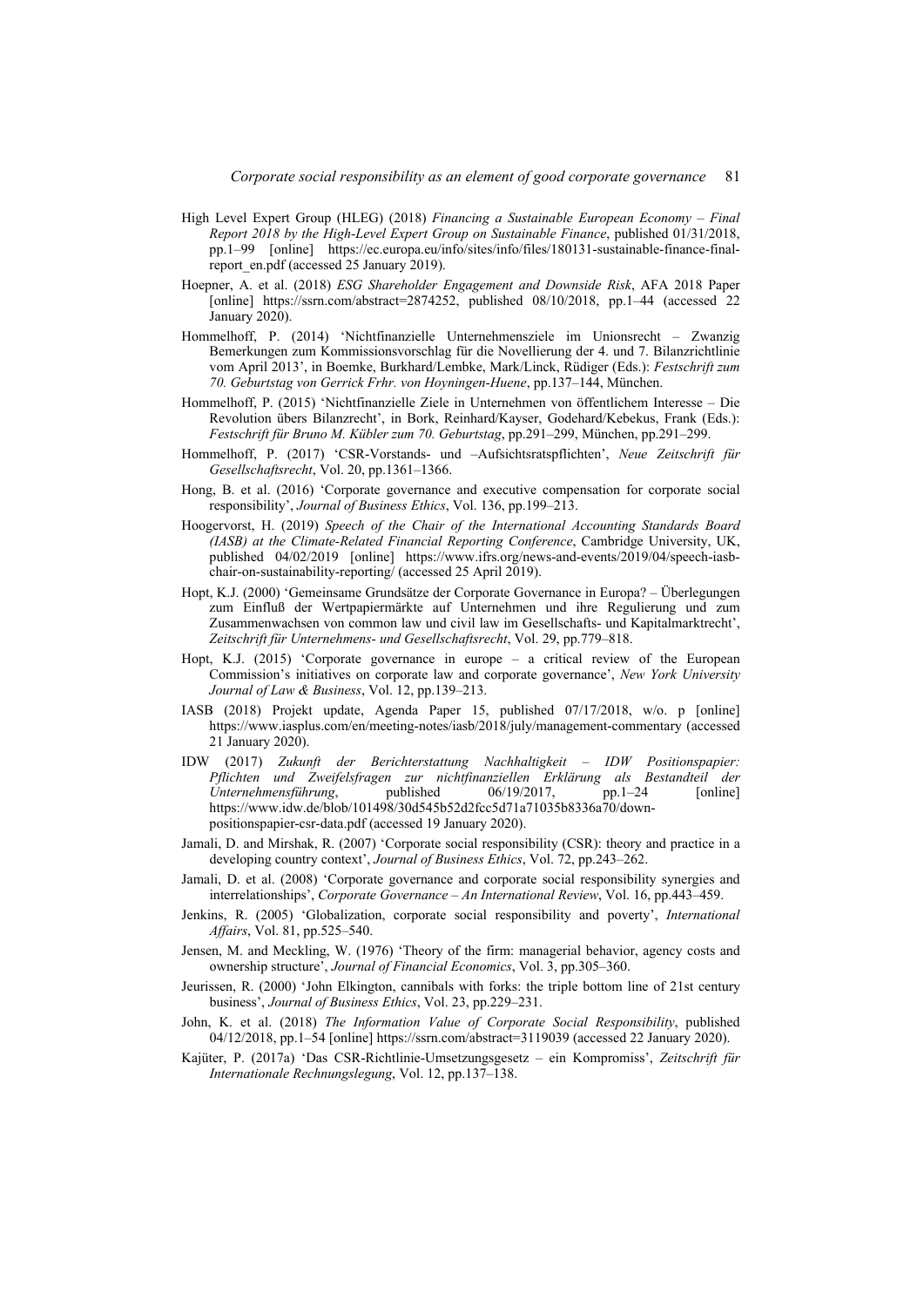- Kajüter, P. (2017b) 'Nichtfinanzielle Berichterstattung nach dem CSR-Richtlinie-Umsetzungsgesetz', *Der Betrieb*, Vol. 70, pp.617–624.
- Kirchhoff, K.R. (2006) 'CSR als strategische Herausforderung', in Gazdar, Kaevan u.a. (Eds*.)*: *Erfolgsfaktor Verantwortung – Corporate Social Responsibility Professionell Managen*, Berlin/Heidelberg, pp.3–11.
- Koch, J. (2018) 'Kommentar zu § 76 AktG', in Hüffer, Uwe/Koch, Jens (Eds.): *Aktiengesetz*, 13th ed., München.
- Kocmanová, A. et al. (2012) 'Environmental, social and governance (ESG) key performance indicators for sustainable reporting', *7th International Scientific Conference Business and Management*, pp.655–662.
- Kotlenga, M. et al. (2018) 'Die nichtfinanzielle Erklärung aus dem Blickwinkel der corporate governance – Wie geht der Aufsichtsrat mit der Prüfung der neuen Berichtspflichten um?', *Zeitschrift für Corporate Governance*, Vol. 13, pp.178–182.
- Kristoffersen, I. et al. (Eds.) (2005) *The Corporate Social Responsibility and the Theory of the Firm, in: Edith Cowan University*, School of Accounting, Finance and Economics & FIMARC Working Paper Series, published October, pp.1–25 [online] https://core.ac.uk/download/pdf/6408157.pdf (accessed 19 January 2020).
- Labbé, M. and Stein, H-J. (2007) 'Nachhaltigkeitsberichte als Instrument der Unternehmenskommunikation', *Der Betrieb*, Vol. 60, pp.2661–2667.
- Lee, M-D. (2008) 'A review of the theories of corporate social responsibility: its evolutionary path and the road ahead', *International Journal of Management Reviews*, Vol. 10, pp.53–73.
- Levitt, T. (1958) 'The dangers of social responsibility', *Harvard Business Review*, Vol. 36, pp.41–50.
- Lii, Y-S. and Lee, M. (2012) 'Doing right leads to doing well: when the type of csr and reputation interact to affect consumer evaluations of the firm', *Journal of Business Ethics*, Vol. 105, pp.69–81.
- Loitz, R. (2018) 'Die Bilanz aus dem Regal Die etikettierte Berichterstattung nach ESEF', *Der Betrieb*, Vol. 71, pp.M4–M5.
- Macey, J.R. (1998) 'Institutional investors and corporate monitoring: a demand-side perspective in a comparative view', in Hopt, Klaus J. u.a. (Eds.): *Comparative Corporate Governance: the State of the Art and Emerging Research*, pp.903–919, Oxford University Press, Oxford.
- Matten, D. and Moon, J. (2005) 'Pan-European approach a conceptual framework for understanding CSR', in Habisch, André/Jonker, Jan/Wegner, Martina/Schmidpeter, René (Eds.): *Corporate Social Responsibility Across Europe*, pp.335–356, Springer, Berlin/Heidelberg.
- Matten, D. and Moon, J. (2008) ''Implicit' and 'Explicit' CSR: a conceptual framework for a comparative understanding of corporate social responsibility', *Academy of Management Review*, Vol. 33, pp.404–424.
- Mayer, C. (1998) 'Financial systems and corporate governance: a review of the international evidence', *Journal of Institutional and Theoretical Economics*, Vol. 154, pp.144–165.
- Mayer, C. (2017) 'Who's responsible for irresponsible business? An assessment', *Oxford Review of Economic Policy*, Vol. 33, pp.157–175.
- Merkt, H. (2018) ;Kommentar zu § 289c HGB', in Baumbach, Adolf/Hopt, Klaus J. (Eds.): *Beck'scher Kurzkommentar Handelsgesetzbuch mit GmbH & Co., Handelsklauseln, Bank- und Kapitalmarktrecht, Transportrecht (ohne Seerecht)*, 38th ed., München.
- Merkt, H. and Klausmann, A. (2016) 'Die europäische und internationale corporate governance-diskussion im Spiegel der ECGI-research paper aus der Zeit von Januar 2012 bis März 2016', *Europäisches Wirtschafts – und Steuerrecht*, Vol. 26, pp.253–272.
- Minor, D.B. and Morgan, J. (2011) 'CSR as reputation insurance: premium non Nocere', *California Management Review*, Vol. 53, pp.40–59.
- Mock, S. (2017) 'Berichterstattung über corporate social responsibility nach dem CSR-Richtlinie-Umsetzungsgesetz', *Zeitschrift für Wirtschaftsrecht*, Vol. 38, pp.1195–1203.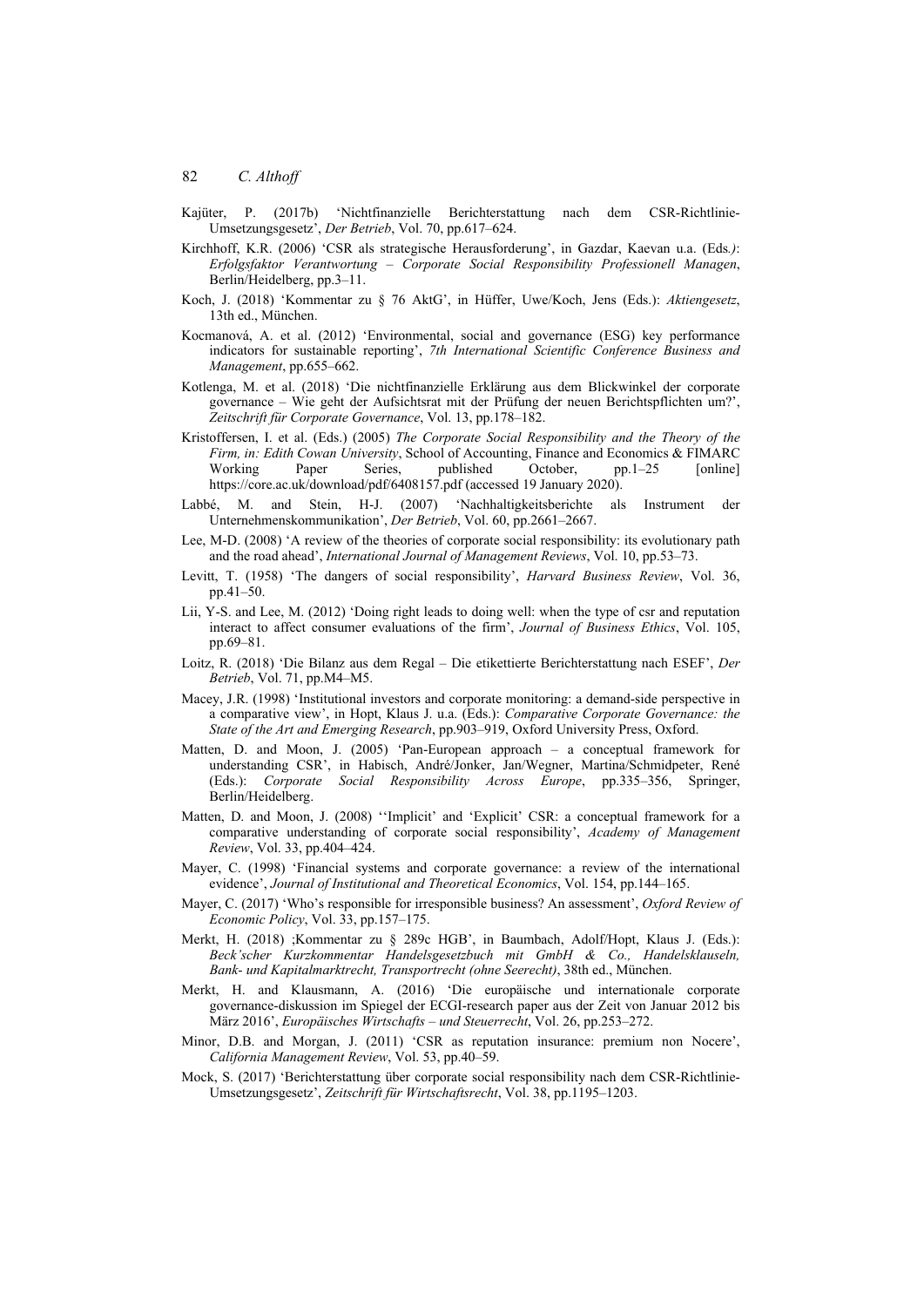- Moon, J. (2002) 'The social responsibility of business and new governance', *Government and Opposition*, Vol. 37, pp.385–408.
- Mooney, A. and Wigglesworth, R. (2018) 'Passive fund managers face showdown in US gun debate – BlackRock, Vanguard and State Street have promised to raise corporate governance levels', in *Financial Times*, published 03/03/2018, w/o. p [online] https://www.ft.com/content/517fbbb6-1d4c-11e8-956a-43db76e69936 (accessed 22 January 2020).
- Mulder, H. (2013) 'Eine nachhaltige Zukunft sichern Zur Bedeutung externer Prüfungsleistungen für die Nachhaltigkeitsberichterstattung', *Die Wirtschaftsprüfung*, Vol. 66, p.1.
- Pfeifer, G. and Wulf, I. (2017) 'CSR-Richtlinie-Umsetzungsgesetz: Neue Herausforderungen für Unternehmensleitung und Aufsichtsrat – Umsetzungshinweise zur Erstellung der verpflichtenden nichtfinanziellen Erklärung gem. CSR-RLUG', *Zeitschrift für Corporate Governance*, Vol. 12, pp.181–188.
- Porter, M.E. and Kramer, M.R. (2006) 'Strategy and society the link between competitive advantage and corporate social responsibility', *Harvard Business Review*, Vol. 84 No. 12, pp.78–92.
- Powell, W.W. and DiMaggio, P.J. (1991) *The New Institutionalism in Organizational Analysis*, University of Chicago Press, Chicago.
- Rappaport, A. (1998) *Creating Shareholder Value: A Guide for Managers and Investors, Revised and Updated*, 2nd ed., The Free Press, New York.
- Rauschenberg, F. (2018) 'Transparente Goodwill-Berichterstattung als Instrument der Corporate Governance', in Böcking, Hans-Joachim/Hommel, Michael/Wüstemann, Jens (Eds.): *Rechnungswesen und Unternehmensüberwachung*, Wiesbaden.
- Rehbinder, E. (2017) 'Förderung sozialer Verantwortung durch Unternehmenspublizität ein Experiment mit ungewissem Ausgang', *Audit Committee Quarterly*, pp.16–18.
- Schmidt, R. and Schmotz, T. (2018) 'Aktuelle EU-Aktivitäten: Änderung der Vorgaben zur Unternehmensberichterstattung (in Sicht)', *Der Betrieb*, Vol. 71, pp.1033–1039.
- Schmidt, R. H. and Weiß, M. (2009) 'Shareholder vs. stakeholder: Ökonomische Fragen', in Hommelhoff, Peter/Hopt, Klaus J./v. Werder, Axel (Eds.): *Handbuch Corporate Governance – Leitung und Überwachung Börsennotierter Unternehmen in der Rechts- und Wirtschaftspraxis*, 2nd ed., Stuttgart, pp.161–183.
- Schneider, A. (2015) 'Reifegradmodell CSR eine Begriffserklärung und abgrenzung'; in Schneider, Andreas/Schmidtpeter, René (Eds.): *Corporate Social Responsibility – Verantwortungsvolle Unternehmensführung in Theorie und Praxis*, 2nd ed., pp.21–42, Springer, Berlin/Heidelberg.
- Schreck, P. (2015) 'Der business case for corporate social responsibility', in Schneider, Andreas/Schmidpeter, René (Eds.): *Corporate Social Responsibility – Verantwortungsvolle Unternehmensführung in Theorie und Praxis*, 2nd ed., pp.71–88, Springer, Berlin/Heidelberg.
- Schwerk, A. (2008) 'Strategisches gesellschaftliches Engagement und gute Corporate Governance', in Backhaus-Maul, Holger u.a. (Eds.): *Corporate Citizenship in Deutschland: Bilanz und Perspektiven*, pp.121–145, Springer, Wiesbaden.
- Scott, R. W. (1981) 'Developments in organization theory, 1960–1980', *American Behavioral Scientist*, Vol. 24, pp.407–422.
- Seibert, U. (2012) 'Was it corporate governance und warum beschäftigt sie die Gesetzgebung so intensiv?', in Erle, Bernd u.a. (Eds.): *Festschrift für Peter Hommelhoff zum 70. Geburtstag*, pp.1111–1121, Köln.
- Seibt, C.H. (2016) 'CSR-Richtlinie-Umsetzungsgesetz: Berichterstattung über nichtfinanzielle Aspekte der Geschäftstätigkeit', *Der Betrieb*, Vol. 69, pp.2707–2716.
- Sessar, C. et al. (2015) 'Integrated reporting am Beispiel der SAP Von der Vision zum Integrierten Bericht', in Gleich, Roland u.a. (Hrsg.): *Integrated Reporting – Externe Berichterstattung und interne Steuerung nachhaltig verbessern*, pp.103–128, München.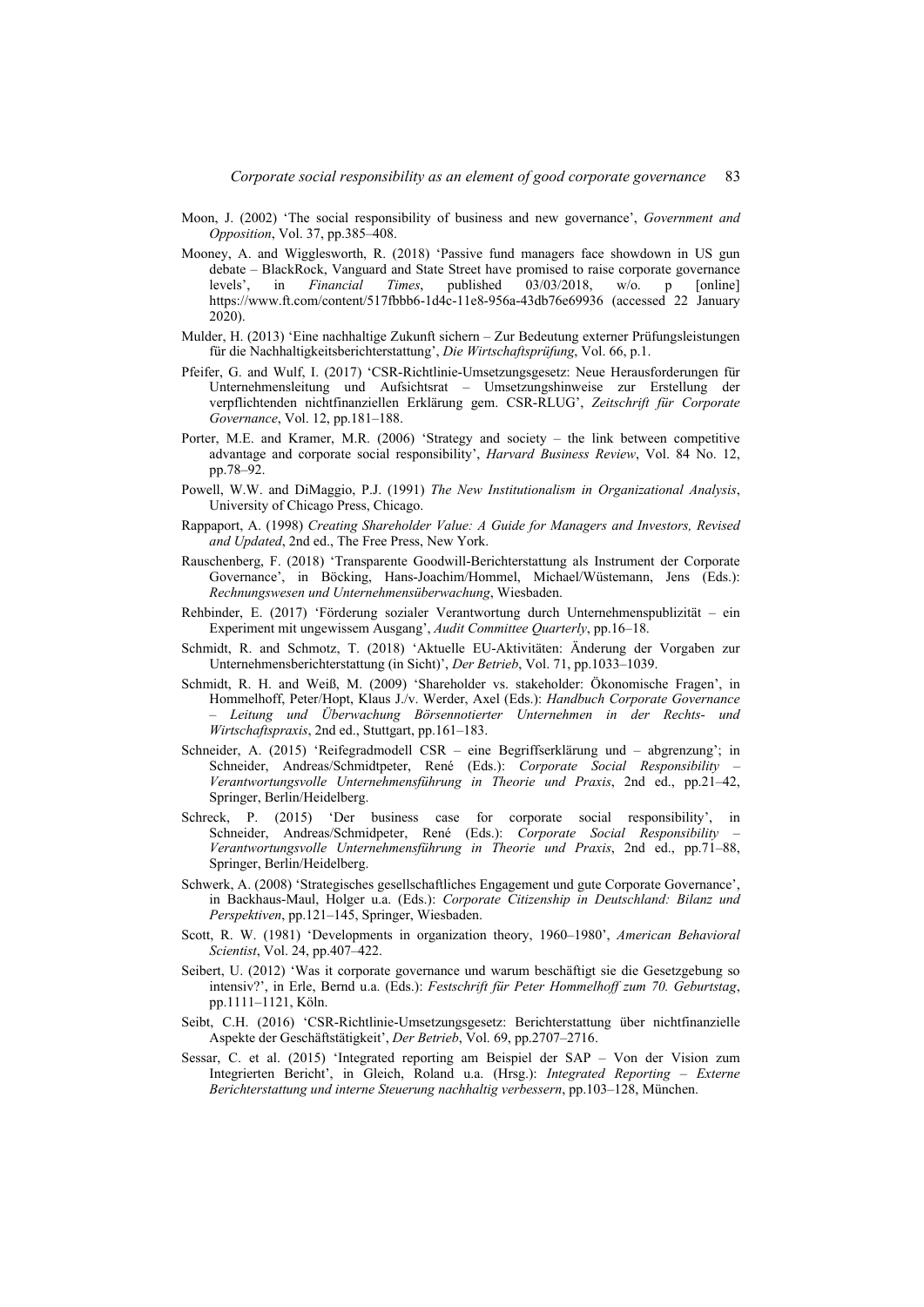- Shleifer, A. and Vishny, R.W. (1997) 'A Survey of Corporate Governance', *The Journal of Finance*, Vol. 52, pp.737–783.
- Smith, A. (1776) *An Inquiry into the Nature and Causes of the Wealth of Nations*, W. Strahan and T. Cadell, London.
- Spector, B. (2008) ''Business responsibilities in a divided world': the cold war roots of the corporate social responsibility movement', *Enterprise & Society*, Vol. 9, pp.314–336.
- Strenger, C. and Schmidt, M. (2017) 'Nachhaltigkeitsberichterstattung: Investorenerwartungen an die Rolle des Aufsichtsrats', *Audit Committee Quarterly*, pp.32–33.
- Suchanek, A. (2004) 'Gewinnmaximierung als soziale Verantwortung von Unternehmen? Milton Friedman und die Unternehmensethik', in Pies, Ingo/Leschke, Martin (Eds.): *Milton Friedmans ökonomischer Liberalismus*, Tübingen, pp.105–124.
- Suchman, M.C. (1995) 'Managing Legitimacy: Strategic and Institutional Approaches', *Academy of Management Review*, Vol. 20, pp.571–610.
- Thomson Reuters, Datastream (2019) *Volkswagen Equities, Preferred Stock Price*, Adjusted Default, Xetra Time Series [online] (accessed 09 August 2019).
- United Nations and Framework Convention on Climate Change (2015) *Adoption of the Paris Agreement*, FCCC/CP/2015/L.9/Rev.1, published 12/12/2015, pp.1–32 [online] https://unfccc.int/resource/docs/2015/cop21/eng/l09r01.pdf (accessed 21 January 2020).
- Van den Berghe, L. and Louche, C. (2005) 'The link between corporate governance and corporate social responsibility in insurance', *The Geneva Papers on Risk and Insurance – Issues and Practice*, Vol. 30, pp.425–442.
- Vanberg, V.J. (2011) 'Corporate social responsibility in a market economy: the perspective of constitutional economics, in Sacconi, Lorenzo u.a. (Eds.): *Corporate Social Responsibility and Corporate Governance – The Contribution of Economic Theory and Related Disciplines*, pp.131–156, Springer, New York.
- Velte, P. (2016) ''Nachhaltige' Vorstandsvergütung bei börsennotierten Aktiengesellschaften: Notwendige Einbeziehung von nichtfinanziellen Leistungsindikatoren?', *Neue Zeitschrift für Gesellschaftsrecht*, Vol. 19, pp.294–299.
- von Carlowitz, H.C. (1713) *Sylvicultura oeconomica oder Haußwirthliche Nachricht und Naturmäßige Anweisung zur Wilden Baum-Zucht*, Leipzig.
- von Werder, A. (2009) 'Ökonomische Grundfragen der corporate governance', in Hommelhoff, Peter/Hopt, Klaus J./v. Werder, Axel (Eds.): *Handbuch Corporate Governance – Leitung und Überwachung Börsennotierter Unternehmen in der Rechts- und Wirtschaftspraxis*, 2nd ed., pp.3–37, Stuttgart.
- Votaw, D. (1972) 'Genius becomes rare: a comment on the doctrine of social responsibility Pt. I', *California Management Review*, Vol. 15, pp.25–31.
- Wang, S. (2015) *Chinese Strategic Decision-making on CSR CSR, Sustainability, Ethics & Governance*, Springer, Berlin/Heidelberg.
- Welge, M.K. and Eulerich, M. (2014) *Corporate-Governance-Management Theorie und Praxis Der Guten Unternehmensführung*, Springer, Wiesbaden.
- Winkeljohann, N. and Schäfer, N. (2018) 'Kommentar zu § 289c HGB', in Grottel, Bernd u.a. (Eds.): *Beck'scher Bilanz-Kommentar*, 11th ed., C.H. Beck, München.
- Wójcik, P. (2018) 'The business case for corporate social responsibility: a literature overview and integrative framework', *Journal of Management and Business Administration*, Vol. 26, pp.121–148.
- Wolff, B. et al. (2018) 'BWL greift gesellschaftlichen Wandel auf', in *Frankfurter Allgemeine Zeitung*, 12/17/2018, p.16.
- Working Group Guidelines for Sustainable Management Board Remuneration Systems (2018) *Guidelines for Sustainable Management Board Remuneration Systems – Design – Reporting – Engagement*, published 07/25/2018, pp.1–9 [online] http://www.guidelinesexecutivecompensation.de/wp-content/uploads/2018/08/Leitlinien\_EN\_Web.pdf (accessed 19 January 2020).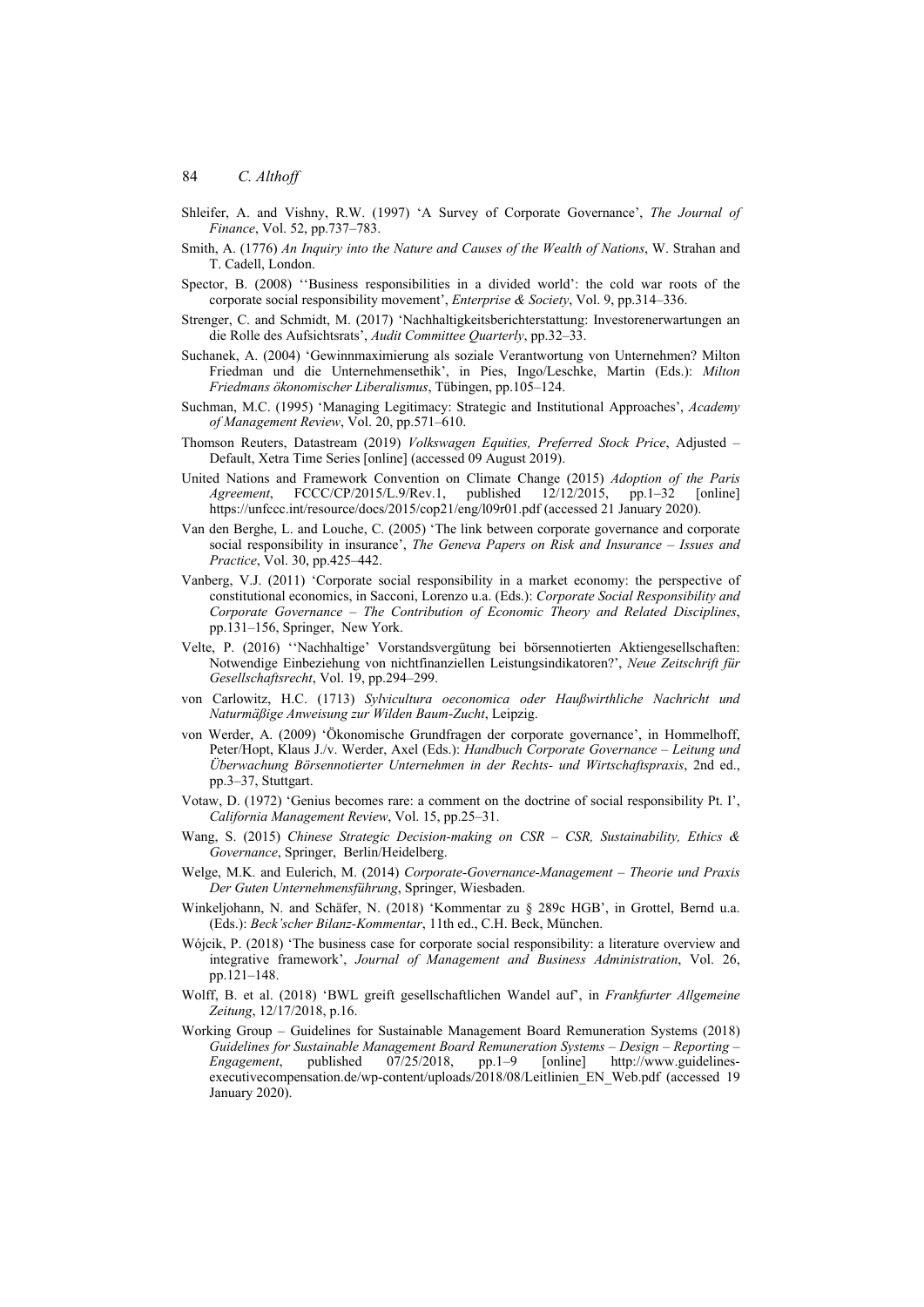- World Commission on Environment and Development (1987) *Our Common Future*, published 03/20/1987, pp.1–300 [online] http://www.un-documents.net/our-common-future.pdf (accessed 19 January 2020).
- Zirnig, D. (2009) *Corporate Social Responsibility Definitorische Abgrenzung, Instrumente und betriebswirtschaftliche Erfolgswirkungen*, Diplomica, Hamburg.

## **Notes**

- 1 The term CSR is used in this article as a representative generic term for related terms, such as business responsibility, corporate accountability, corporate citizenship, corporate sustainability, and ESG concepts, which also claim to describe the phenomenon of corporate responsibility within society, albeit with structural and conceptual differences.
- 2 While maximising shareholder value often through activist investors focused on short-term perspectives – is still an important goal for companies today, companies and investors recognise the importance of long-term perspectives and value creation. However, dissent prevails in the measurement of the success of these generated values; cf., in detail, Coalition for Inclusive Capitalism (2018, pp.1–120).
- 3 This position corresponds with the concept of the 'reputable businessperson', which pursues the goal of ensuring the continued existence of the company and its sustainable value creation (corporate interest) in accordance with the principles of the social market economy. These principles require not only legality but also ethically sound, self-reliant behaviour, cf. GCGC (2019, p.2).
- 4 For CSR and corporate reputation, cf., e.g., Lii and Lee (2012, pp.69–81) and Minor and Morgan (2011, pp.40–59). For CSR and employee attitudes and behaviour, cf., e.g., Bauman and Skitka (2012, pp.63–86) and Brammer et al. (2007, pp.1701–1719). For CSR and access to financial resources, cf., e.g., Cheng et al. (2014, pp.1–23). For CSR and risk management, cf., e.g., Godfrey et al. (2009, pp.425–445).
- 5 An actual steering impulse only arose with the transition from voluntary self-commitment to non-financial reporting to the legally motivated consideration of non-financial concerns, initially through BilReG of December 4, 2004, BGBl. I, pp.3166–3182 and now through the CSR-RUG of April 11, 2017, BGBl. I, pp.802–814.
- 6 For example, corporate reporting (an instrument of corporate governance) has traditionally addressed investors; with increasing CSR awareness, reporting is also increasingly directed at other stakeholders; cf. Schwerk (2008, p.138). Finally, stakeholder dialogue has also become more important in the context of the CSR debate. Cf. also Hommelhoff (2015, p.297), who sees European CSR legislation, in particular, as a way to move away from the shareholder approach and toward the stakeholder approach.
- 7 Diverging interests require legal provisions that reduce the potential for conflict and prevent blockades between interest groups; cf. Dutzi (2005, p.24) and Seibert (2012, p.1118).
- 8 Cf. Seibert (2012, p.1118), who, in the context of principal-agent theory, points to the simplifying assumption of the homogenisation of the individual stakeholder groups (e.g., large vs. minority shareholders and short- vs. long-term orientation) within the shareholder structure.
- 9 Cf. Böcking and Althoff (2017, p.246), Winkeljohann and Schäfer (2018), § 289c HGB, marginal number 3; Seibt (2016, p.2709). The example of Volkswagen is relevant here. 'Dieselgate' makes it clear that investors, following negative non-financial information, 'punish' a company by selling shares. On the one hand, the non-financial information is reflected in the stock market price, and on the other hand, it has a downstream effect on the net assets, financial position and results of operations. The stock exchange price (Xetra) around the publication of the affair expressly reflects this effect. With the disclosure of non-financial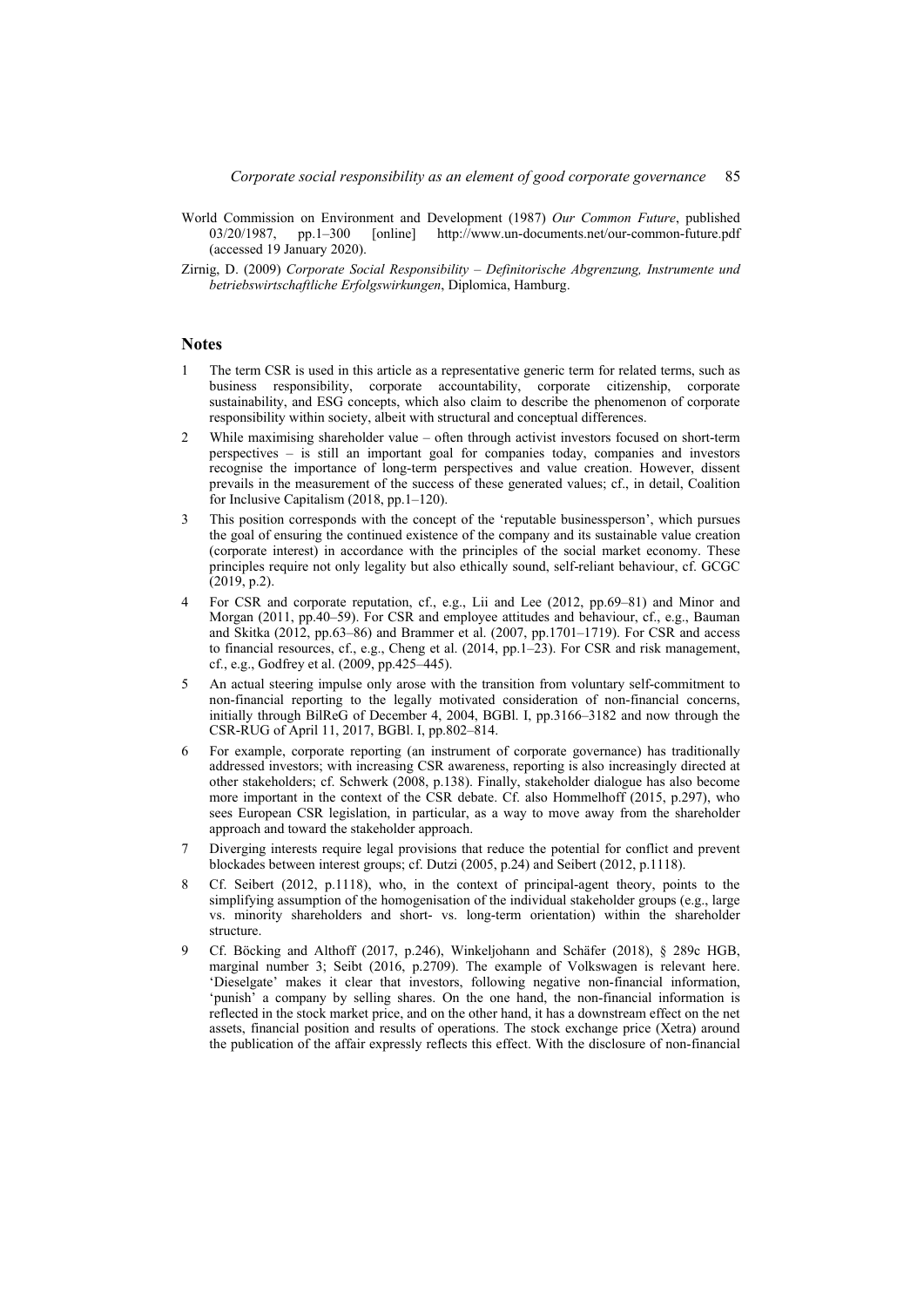information, the share price of the preferred shares fell from approximately  $\epsilon$  169.65 (September 16, 2015) within a few days to initially just under  $\epsilon$  106 (September 22, 2015) and, in the following days, to approximately  $\epsilon$  92.36 (October 2, 2015), Thomson Reuters, Datastream (2019).

- 10 One study finds evidence that CSR and related reporting can improve the quality and independence of supervisory board work by reducing information asymmetry and the dependence of board information; cf. John et al. (2018, pp.1–5, 25–26).
- 11 Cf. Coalition for Inclusive Capitalism (2018, pp.1–120), establishing uniform metrics for determining non-financial values; Fink (2019, pp.1–3); including the societal change of values in modern business administration, cf. Wolff et al. (2018, p.16).
- 12 Social legitimacy pressure cannot always be used to infer the relevance of a fact for a company or even the world. Cf. also Porter and Kramer (2006, p.88). This position also takes up the double materiality formula of the CSR-RUG. Thus, the approach limits the reporting obligation to disclosures that are necessary for an understanding of the course of the business, the business results, the context of the corporation and the effects of its activities on the aspects mentioned in paragraph 2; compare § 289c (3) HGB. Consequently, the regulator in Germany restricts the reporting obligation to content that is relevant from both an internal company perspective and an external perspective; cf. also Böcking and Althoff (2017b, p.1456).
- 13 Cf. Hopt (2000, pp.798–809) and Böcking (2003, pp.253–255); to answer the question in detail of what influence national framework conditions have on the different national forms of CSR, cf. Matten and Moon (2008, p.407).
- 14 For an increased focus on sustainable and responsible business conduct, see the latest draft of the amended GCGC (2019, pp.1–17).
- 15 CSR can serve corporate governance by providing a basis for aligning the management and control culture with a long-term perspective.
- 16 Cf. Grewe (2008, pp.32–33). The acquisition of a reputational advantage can be mentioned here as an example.
- 17 A common example here is reporting on the handling of child labour in emerging countries.
- 18 On the legitimising effect of reporting on social and environmental issues, cf. Deegan (2002, pp.282–283).
- 19 Cf. European Commission (2018a, pp.9–11). An indication of this effect can be found in the responsiveness of fund managers to CSR issues and a change in investor behaviour with regard to non-financial concerns; cf. Mooney and Wigglesworth (2018, w/o. p.); cf. also Fink (2019, pp.1–3). One study finds a positive correlation between superior CSR performance and access to finance; cf. Cheng et al. (2014, pp.1–23).
- 20 Finally, there are also views that describe CSR and corporate governance as two sides of the same coin; cf. Bhimani and Soonawalla (2005, p.167); similar to Van den Berghe and Louche (2005, p.426). Cf. Fleischer (2017, p.509), who also sees CSR as a concept that accompanies the concept of corporate governance and points to various overlaps between the two concepts from a legal perspective.
- 21 Cf. § 289c (3) HGB for the content of a non-financial declaration or the separate non-financial report.
- 22 Cf. Bachmann (2018, pp.234–335), who points out the possible reputational losses that may result from inadequate reporting for a company.
- 23 Here, also, the so-called 'nudging' becomes apparent, cf. Hommelhoff (2015, p.293).
- 24 The Sustainability Accounting Standards Board (SASB), the Carbon Disclosure Project (CDP), the Task Force on Climate-related Financial Disclosures (TCFD), the Global Reporting Initiative (GRI), the Corporate Reporting Dialogue (CRD) and the International Integrated Reporting Council (IIRC) are examples of relevant international and national organisations in the field of CSR reporting.